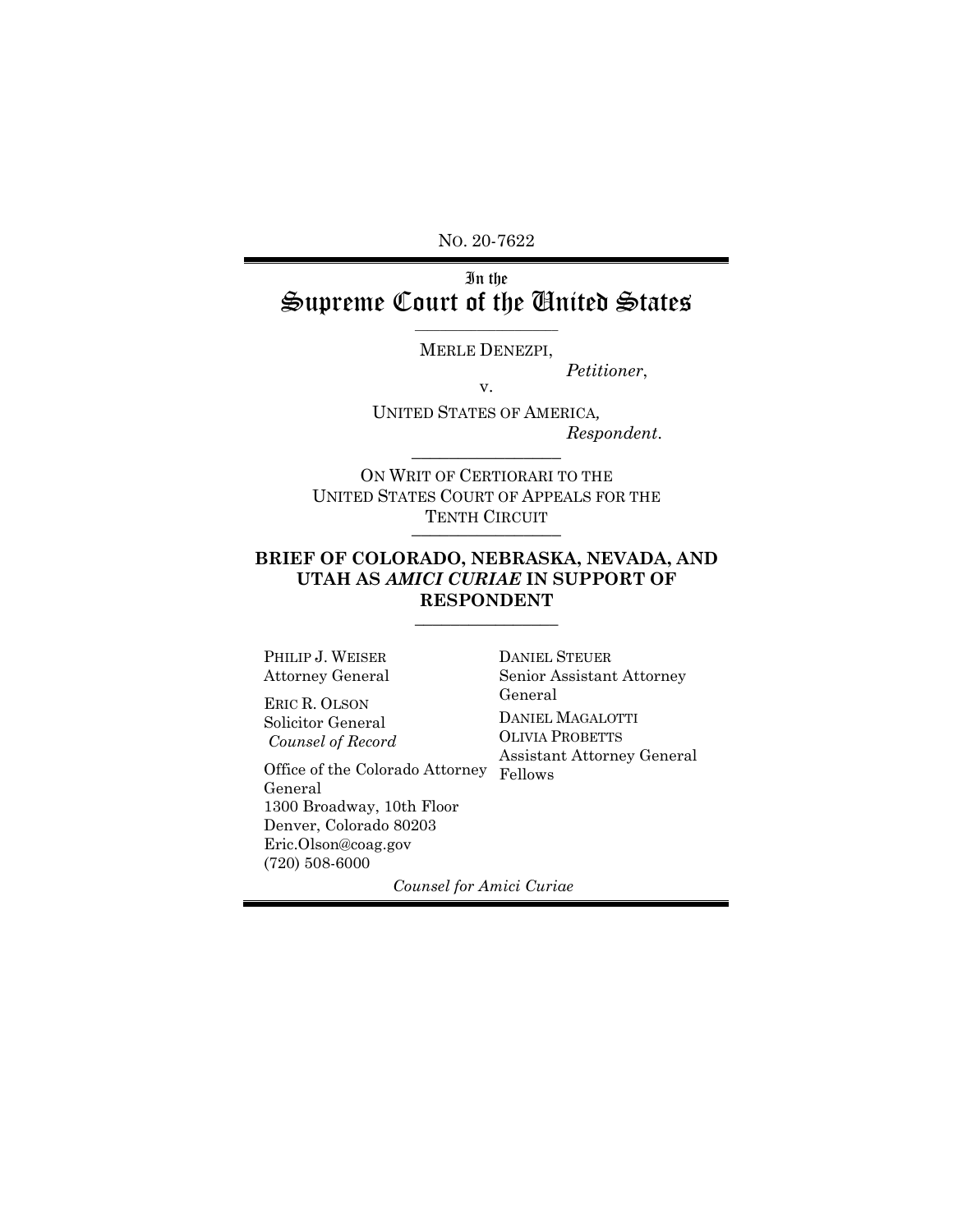# **TABLE OF CONTENTS**

| INTEREST OF AMICI CURIAE  1                                                                                                                    |  |  |  |  |
|------------------------------------------------------------------------------------------------------------------------------------------------|--|--|--|--|
| SUMMARY OF THE ARGUMENT  2                                                                                                                     |  |  |  |  |
|                                                                                                                                                |  |  |  |  |
| The States have an interest in ensuring<br>Ι.<br>appropriate punishment for crimes                                                             |  |  |  |  |
| A. All States have a similar interest in the<br>prosecution of criminal conduct 3                                                              |  |  |  |  |
| Because CFR Courts have limited<br><b>B.</b><br>sentencing options, the lack of federal<br>prosecution would allow defendants to               |  |  |  |  |
| $C_{\cdot}$<br>While federal courts can provide<br>appropriate punishment, CFR Courts<br>play an important role in specific                    |  |  |  |  |
| The States' interest in appropriate<br>D.<br>punishment is especially acute in cases<br>involving domestic and sexual violence in              |  |  |  |  |
| Crimes committed in Indian country<br>Е.<br>affect surrounding communities 11                                                                  |  |  |  |  |
| II.<br>States lack the authority to prosecute most<br>crimes committed in Indian country and<br>generally fail to do so even when authorized12 |  |  |  |  |
|                                                                                                                                                |  |  |  |  |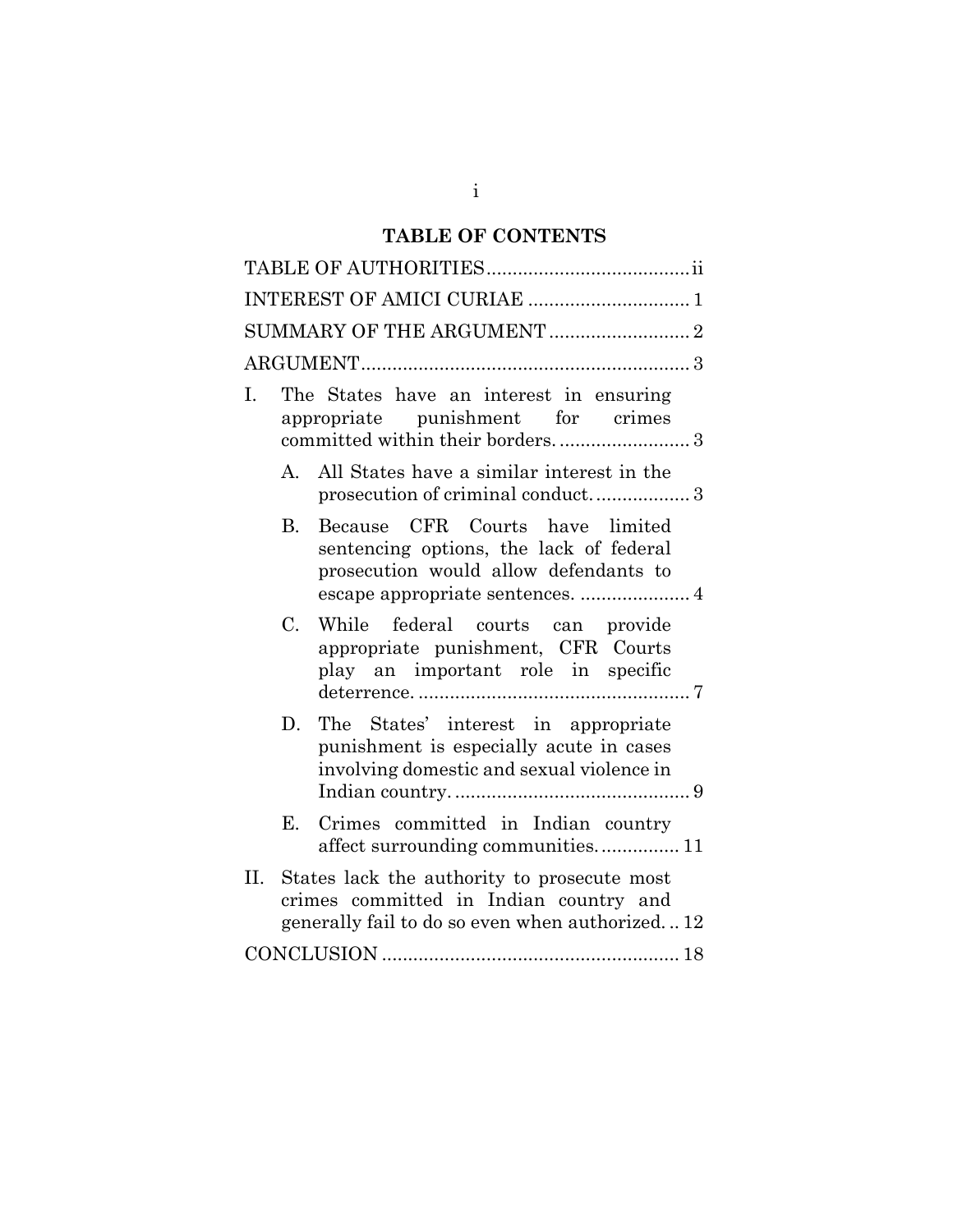# **TABLE OF AUTHORITIES**

### <span id="page-2-0"></span>**Cases**

| Bryan v. Itasca Cnty., Minn., 426 U.S. 373             |
|--------------------------------------------------------|
| Dickey v. Florida, 398 U.S. 30 (1970)  7, 8            |
| Faretta v. California, 422 U.S. 806 (1975)  4          |
| Garcia v. People, 445 P.3d 1065 (Colo. 2019)  7        |
| Hagen v. Utah, 510 U.S. 399 (1994) 12                  |
| New Mexico v. Mescalero Apache Tribe, 462              |
| Oliphant v. Suquamish Indian Tribe, 435                |
| People v. Warren, 612 P.2d 1124 (Colo. 1980)  1, 10    |
|                                                        |
|                                                        |
| State v. McClendon, 611 P.2d 728 (Utah                 |
|                                                        |
| United States v. Bryant, 579 U.S. 140 (2016) 9, 17, 18 |
| United States v. Castleman, 572 U.S. 157               |
| United States v. Jones, 921 F.3d 932 (10th             |
| United States v. Kagama, 118 U.S. 375                  |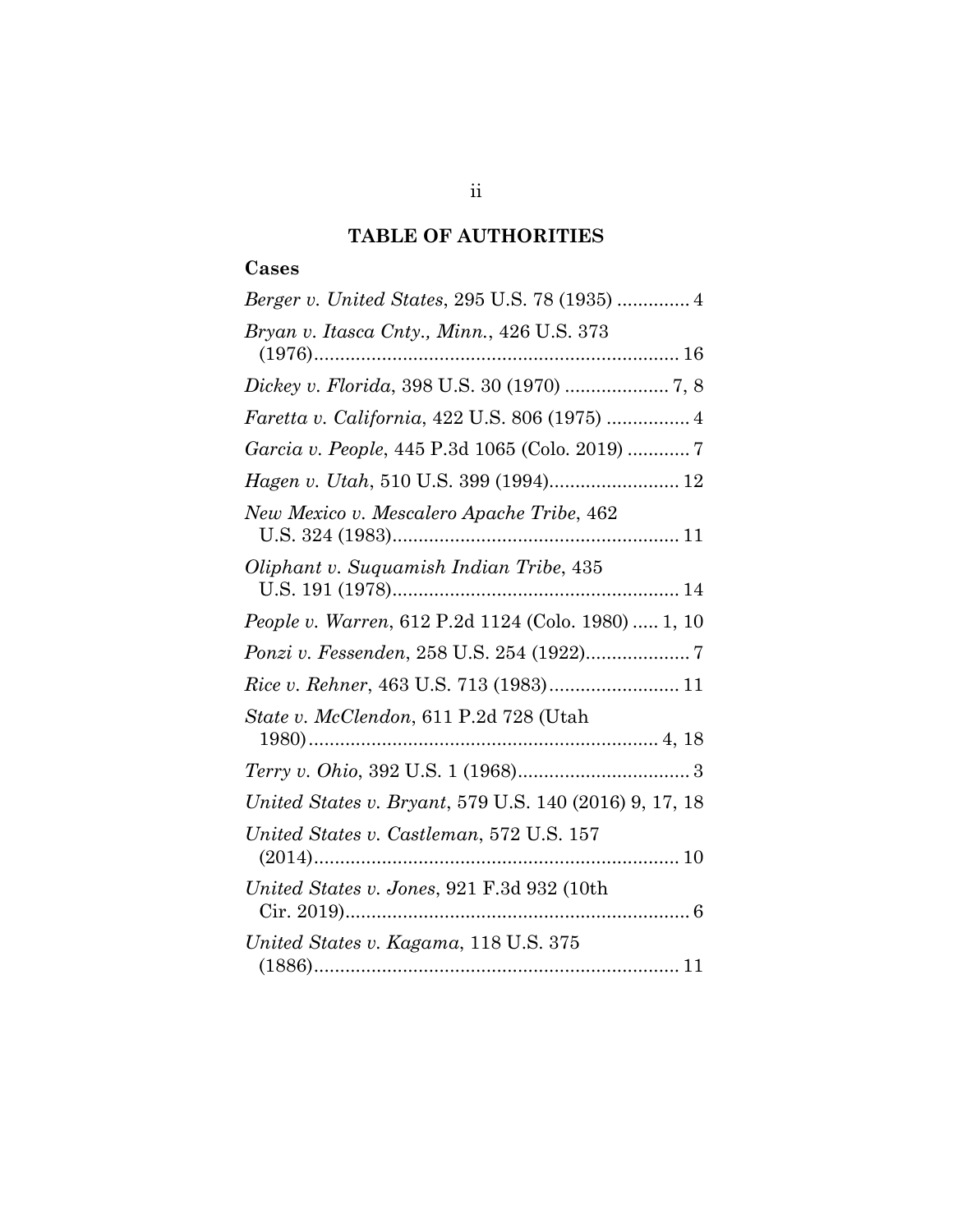| United States v. Martinez, 1 F.4th 788 (10th         |
|------------------------------------------------------|
| United States v. McBratney, 104 U.S. 621             |
| United States v. Wheeler, 435 U.S. 313 (1978)  5, 14 |
| <b>Statutes and Regulations</b>                      |
|                                                      |
|                                                      |
|                                                      |
|                                                      |
|                                                      |
|                                                      |
|                                                      |
|                                                      |
|                                                      |
|                                                      |
|                                                      |
|                                                      |

# **Other Authorities**

| Ana Condes, Man Camps and Bad Men:           |  |
|----------------------------------------------|--|
| Litigating Violence Against American         |  |
| <i>Indian Women</i> , 116 Nw. U. L. Rev. 515 |  |
|                                              |  |
| André B. Rosay, U.S. Dep't of Justice,       |  |
| Violence Against American Indian and         |  |
| Alaska Native Women and Men (2016),          |  |

https://www.ojp.gov/pdffiles1/nij/249736.pdf.......... 9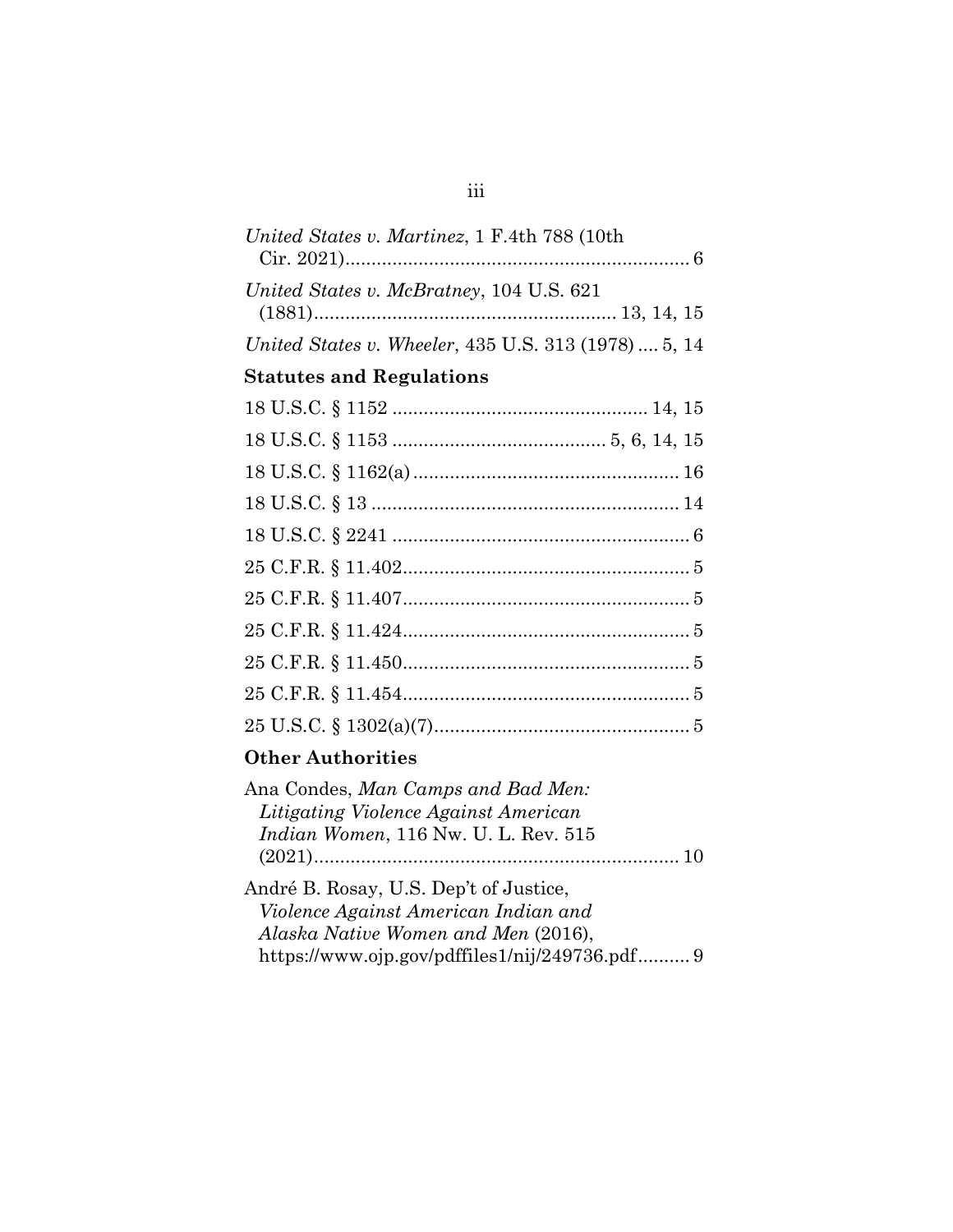| Angela R. Riley, Crime and Governance in<br>Indian Country, 63 UCLA L. Rev. 1564                                                                                                                                        |
|-------------------------------------------------------------------------------------------------------------------------------------------------------------------------------------------------------------------------|
| Carole Goldberg & Heather Valdez<br>Singleton, Research Priorities: Law<br>Enforcement in Public Law 280 States,<br>(July 2005),<br>https://www.ojp.gov/pdffiles1/nij/grants/209                                        |
| Carole Goldberg-Ambrose, Planting Tail<br>Feathers: Tribal Survival and Public Law                                                                                                                                      |
| Ed Hermes, Law & Order Tribal Edition:<br>How the Tribal Law and Order Act Has<br>Failed to Increase Tribal Court Sentencing                                                                                            |
| Hossein Dabiri, Kiss the Ring, But Never<br>Touch the Crown: How U.S. Policy Denies<br>Indian Women Bodily Autonomy and the<br>Save Native Women Act's Attempt to<br><i>Reverse That Policy</i> , 36 Am. Indian L. Rev. |
| Indian Affairs, U.S. Dep't of the Interior,<br>Western Region CFR Court,<br>https://www.bia.gov/CFRCourts/western-                                                                                                      |
| Senate Comm. on Interior and Insular<br>Affairs, 94th Cong., Background Report on                                                                                                                                       |
| Sonny Lee Hodgin, Elder Wisdom: Adopting<br>Canadian and Australian Approaches to                                                                                                                                       |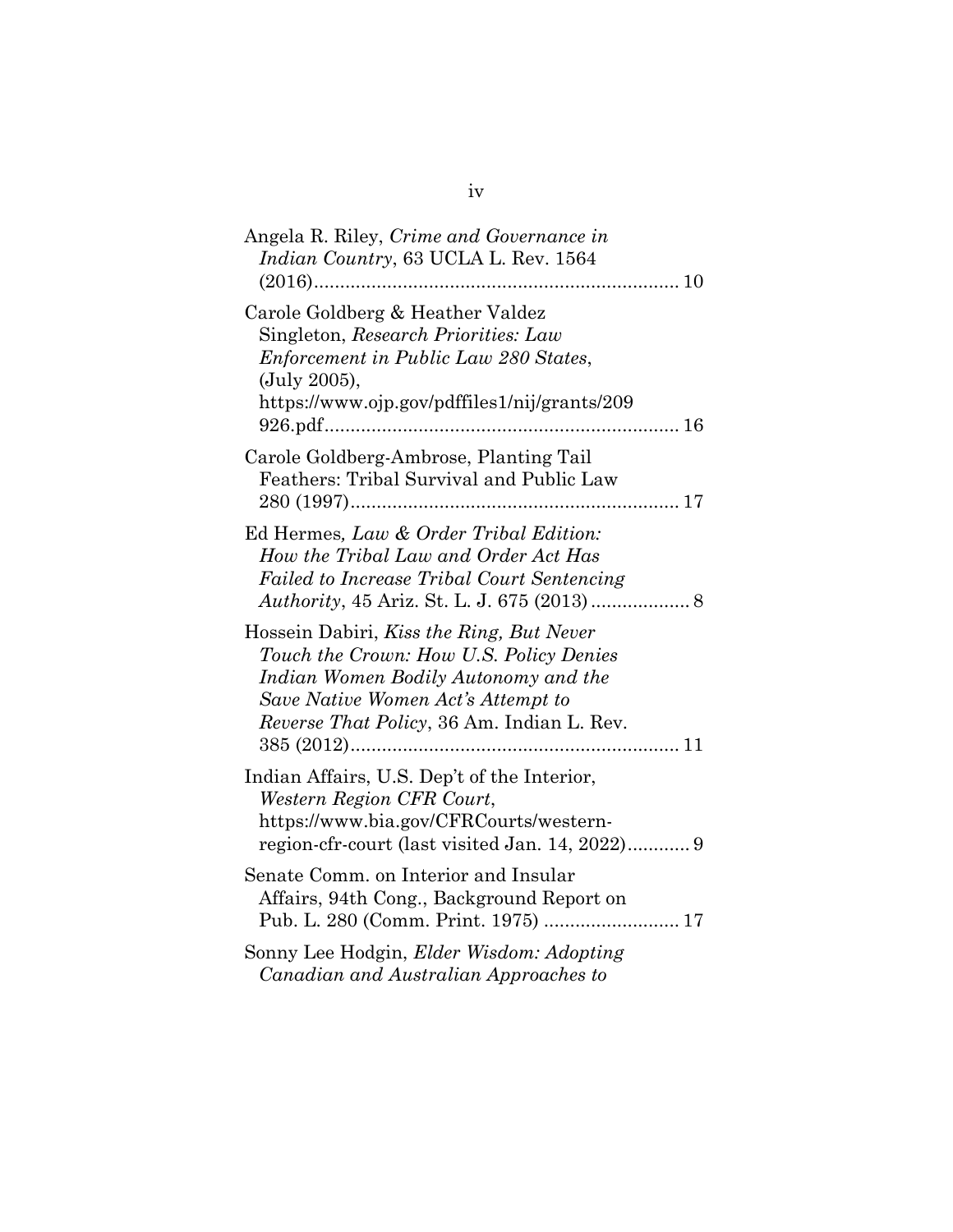| Prosecuting Indigenous Offenders, 46                                                                                                                                                            |
|-------------------------------------------------------------------------------------------------------------------------------------------------------------------------------------------------|
| The United States Attorney's Office, District<br>of Colorado, Contact Us (Dec. 1, 2021),<br>https://www.justice.gov/usao-co/contact-us 8                                                        |
| Tyler Kennedy, <i>Expanding Jurisdiction</i> :<br>Increasing Tribal Ability to Prosecute<br>Criminal Behavior on Native American<br>Land, 15 Seattle J. for Soc. Just. 465 (2016) 14            |
| U.S. Dep't of Justice Dist. of Minn,<br><b>Frequently Asked Questions about Public</b><br>Law 83-280, https://www.justice.gov/usao-<br>mn/Public-Law%2083-280 (last visited Jan.<br>$15, 2021)$ |
| United States Attorney's Office, District of<br>Nevada, Contact Us (Oct. 8, 2020),<br>https://www.justice.gov/usao-nv/contact-us9                                                               |
| United States Attorney's Office, District of<br>Utah, Contact Us (Dec. 23, 2021),<br>https://www.justice.gov/usao-ut/contact-us 9                                                               |
| Ute Mountain Ute Tribe, Other Federal<br>Governmental Services,<br>https://www.utemountainutetribe.com/othe<br>r%20fed%20gov%20services.html (last                                              |
| Vanessa J. Jiménez & Soo C. Song,<br>Concurrent Tribal and State Jurisdiction<br>Under Public Law 280, 47 Am. U. L. Rev.                                                                        |

v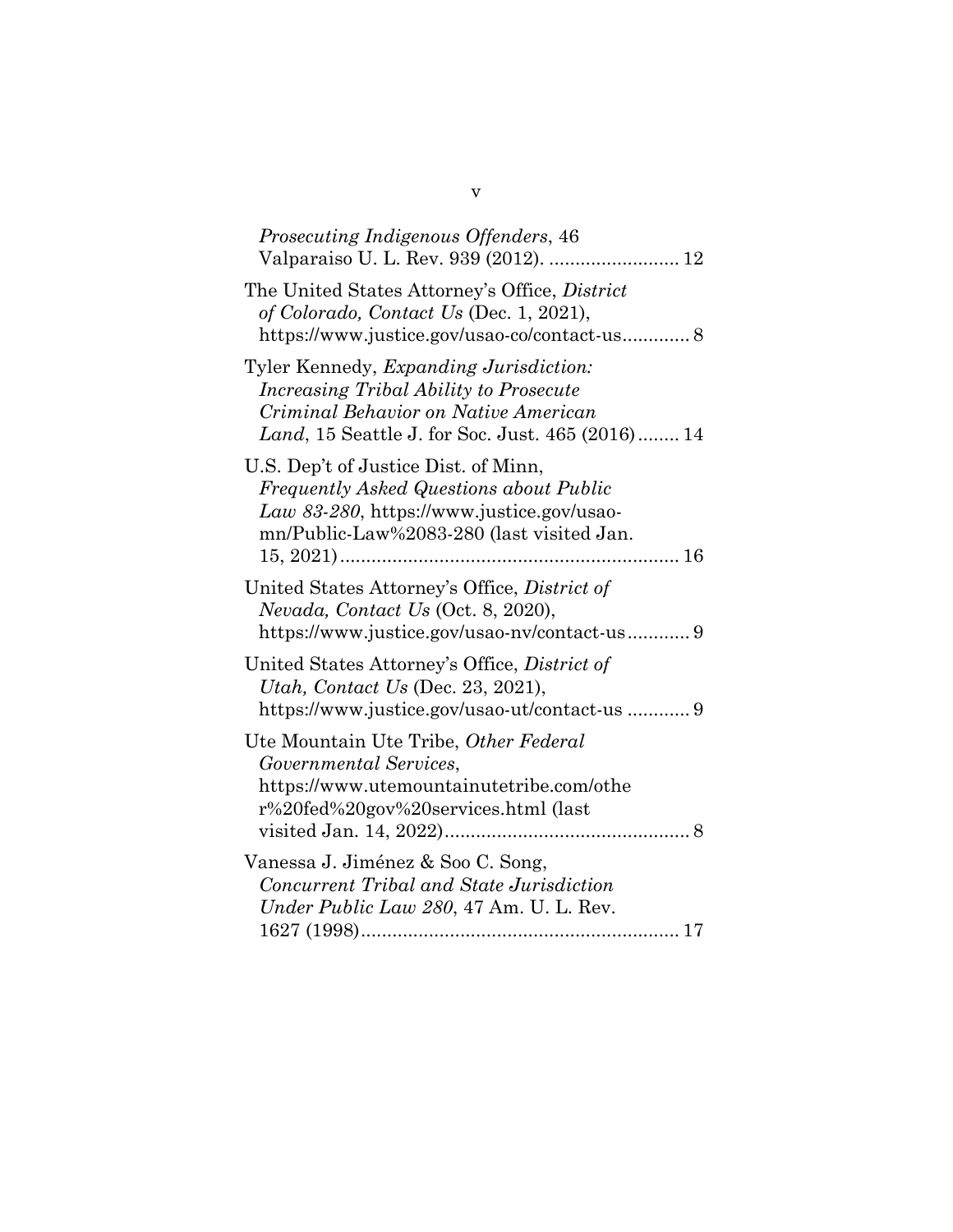#### **INTEREST OF AMICI CURIAE**

<span id="page-6-0"></span>This case concerns the constitutionality of a Court of Indian Offenses (CFR Court) and a federal district court prosecuting an individual for the same conduct. CFR Courts serve thousands of citizens from various tribes, operating as tribal courts when the tribes have not created their own judicial system. CFR Courts operate across five States, all of which rely on a combination of tribal and federal prosecutions to hold criminal offenders accountable.

Petitioner's preferred result would not only harm the States but would also put tribes in the precarious position of either choosing not to exercise their sovereign right to prosecute offenders in Indian country or risk an offender receiving an absurdly low sentence due to congressional limitations on tribal sentencing.

Amici curiae are the States of Colorado, Nebraska, Nevada, and Utah.

The Amici States have a significant interest in ensuring that criminal offenses within their borders are prosecuted appropriately, which sometimes requires that CFR Courts and federal district courts prosecute the same individual for the same conduct. *See People v. Warren*, 612 P.2d 1124, 1126 (Colo. 1980) (noting that a sentencing "court should strive for a sentencing result that addresses both the need of society for protection and the need of the defendant for correction"). Amici States have a substantial interest in ensuring that all citizens—including American Indians residing off or on reservations within the territorial confines of their respective states—are protected from threats to public safety through the effective prosecution of crime.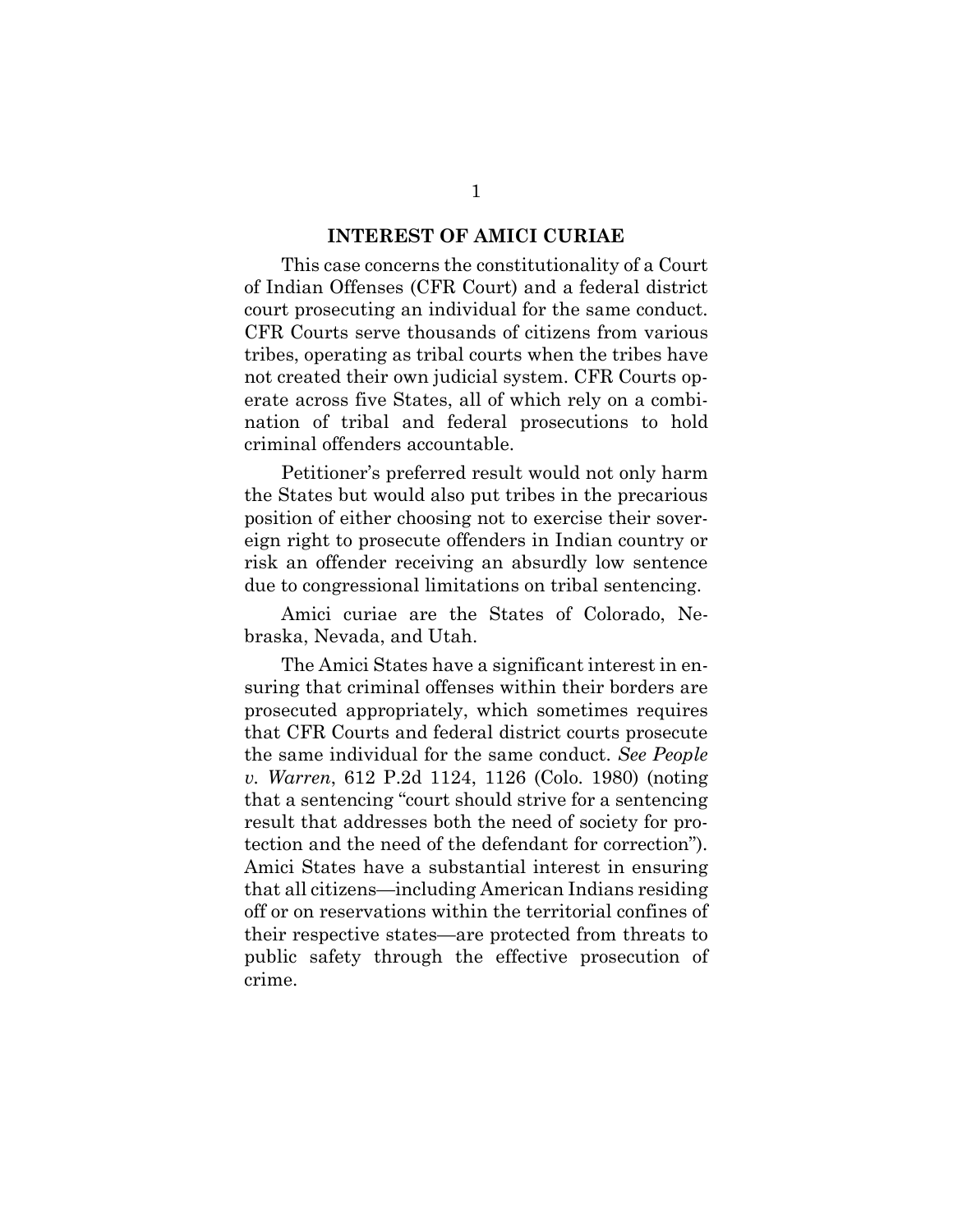#### **SUMMARY OF THE ARGUMENT**

<span id="page-7-0"></span>I. This Court has recognized the important State and societal interest in ensuring that crime is appropriately punished. In light of this compelling interest, the best way to ensure that States continue to serve their citizens is to maintain the status quo and allow CFR Courts and the federal government to prosecute individuals for the same conduct. Both CFR Courts and federal courts play important and complementary roles in preventing and punishing crime in Indian country, particularly given the limitations Congress has placed on CFR Courts' sentencing authority. Federal courts can impose sentences for major crimes that CFR Courts cannot. But CFR Courts allow for swift investigation and prosecution and ensure tribes can continue to exercise their sovereign right to prosecute their own citizens. Given the high rates of domestic violence in Indian country and how crime affects communities nearby, the ability of CFR Courts to quickly respond to any criminal offenses helps deter crime and effectively address threats to public safety. Only the current double jeopardy regime protects the States' interests.

II. The necessity that both the CFR Court and the federal court prosecute the same offender for the same offense regularly arises. But Petitioner's proposed rule imposes a difficult choice on tribes—prosecute quickly in the CFR Court and forego the appropriate sentence, or allow the lengthy federal prosecution but give up the deterrence of swift justice. And the States are unable to step in because most States lack the legal authority to prosecute any crime within Indian country where either the offender or the victim is Indian. For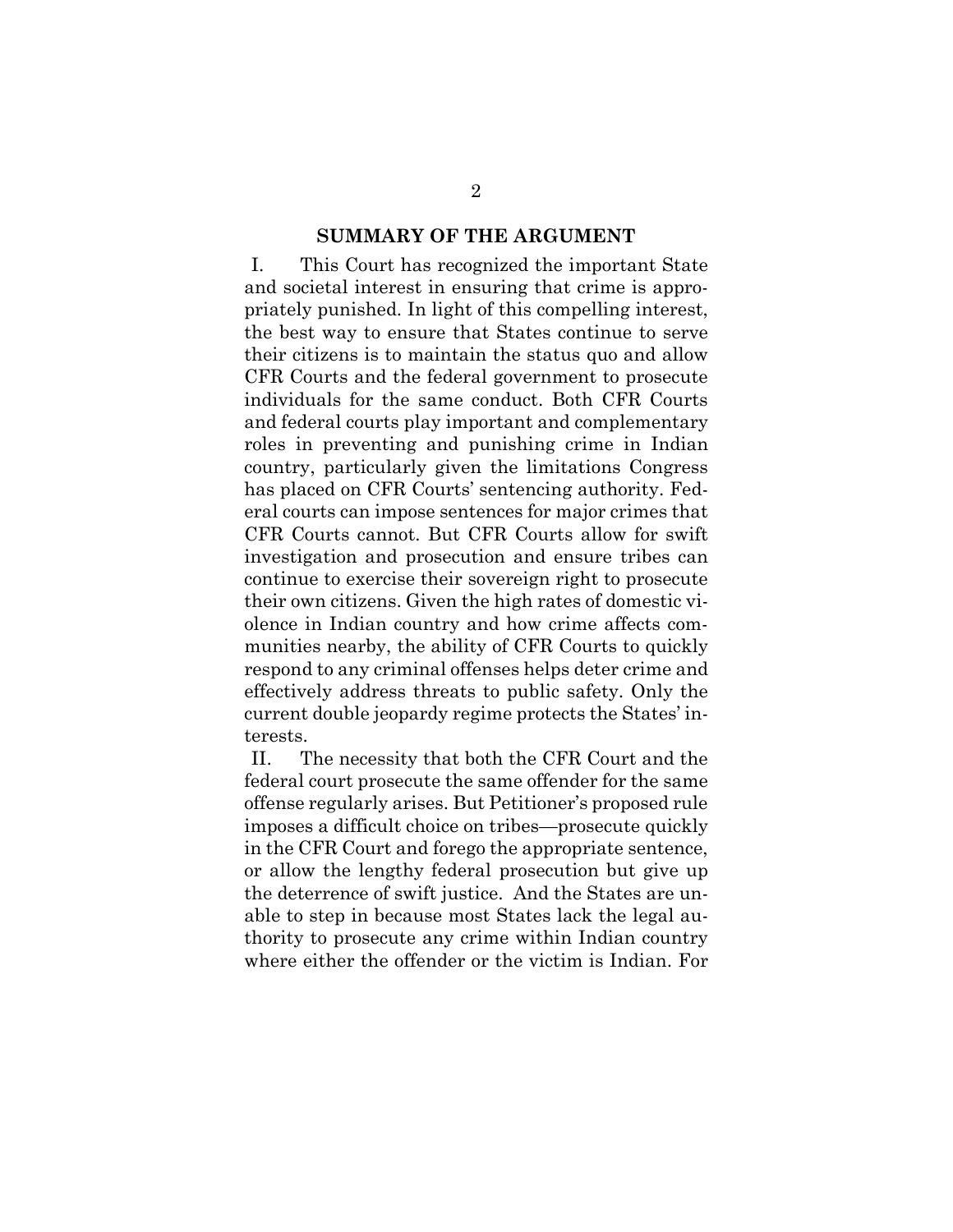the States to step into the United States' role, Congress would have to change the law authorizing them to do so. And historically, many States have not filled that role.

#### **ARGUMENT**

### <span id="page-8-1"></span><span id="page-8-0"></span>**I. The States have an interest in ensuring appropriate punishment for crimes committed within their borders.**

States are committed to the maintenance of public safety and the prevention and deterrence of crime, whether that criminal conduct occurs in Indian country or not. However, the best way to prevent and deter crime in Indian country is to maintain the status quo of allowing CFR and federal district courts to convict defendants. That status quo allows federal district courts to impose appropriate sentences in light of the CFR Courts' limited sentencing options, while maintaining the CFR Court's independence and important role in specific deterrence. The States' interest in deterrence is especially acute in situations like the one presented here involving domestic and sexual violence. And this violence affects not only those living in Indian country, but also surrounding communities.

#### <span id="page-8-2"></span>**A. All States have a similar interest in the prosecution of criminal conduct.**

"One general interest" of the States and society at large "is of course that of effective crime prevention and detection." *Terry v. Ohio*, 392 U.S. 1, 22 (1968); *see also United States v. Salerno*, 481 U.S. 739, 749 (1987) (noting that the States have a "general concern with crime prevention" that is "compelling"). And "[a] sentence in a criminal case should be appropriate for the defendant in light of his background and the crime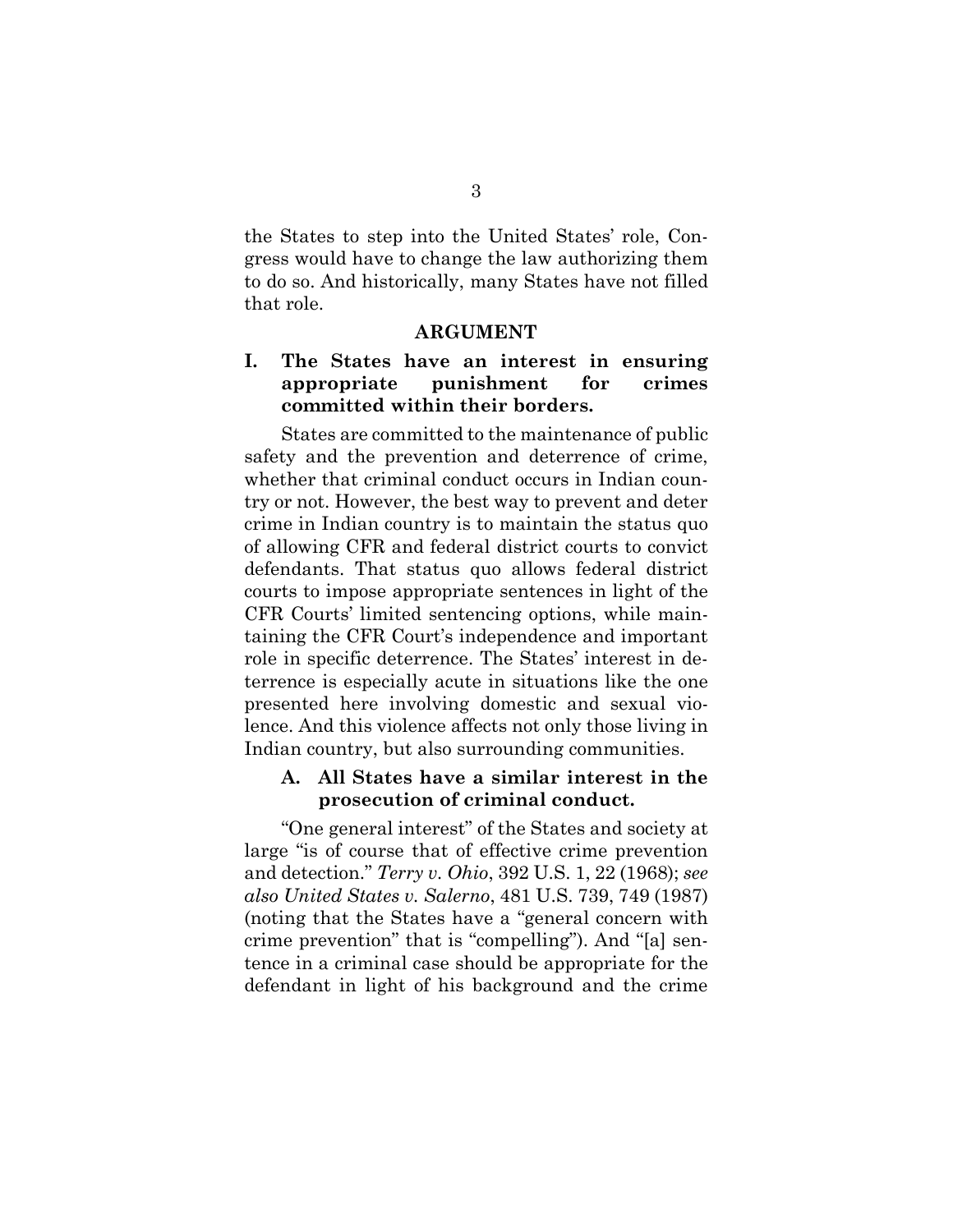committed and also serve the interests of society which underlie the criminal justice system." *State v. McClendon*, 611 P.2d 728, 729 (Utah 1980).

But it is an "established principle that the interest of the State in a criminal prosecution 'is not that it shall win a case, but that justice shall be done." *Faretta v. California*, 422 U.S. 806, 849 (1975) (Blackmun, J., dissenting) (quoting *Berger v. United States*, 295 U.S. 78, 88 (1935)). As outlined below, here justice is best served through preservation of the current system allowing federal and CFR prosecution, rather than creating a prosecutorial gap, as most States do not have jurisdiction in Indian country. *See infra* Section II. Thus, it is in the States' best interest for crime prevention that CFR Courts and federal district courts both continue to have jurisdiction over defendants in Indian country.

### <span id="page-9-0"></span>**B. Because CFR Courts have limited sentencing options, the lack of federal prosecution would allow defendants to escape appropriate sentences.**

Non-CFR tribal courts can impose a maximum sentence of three years' imprisonment for a single offense, or nine years' imprisonment for a single proceeding. 25 U.S.C.  $\S 1302(a)(7)(C)$ –(D).

CFR Courts are even more limited in the sentences that they can impose. The maximum sentence available for a CFR Court is one year in prison for a misdemeanor—the regulation does not mention prosecuting felonies—with petty misdemeanors and violations resulting in even lesser maximum sentences. 25 C.F.R. § 11.450. These maximum sentences apply to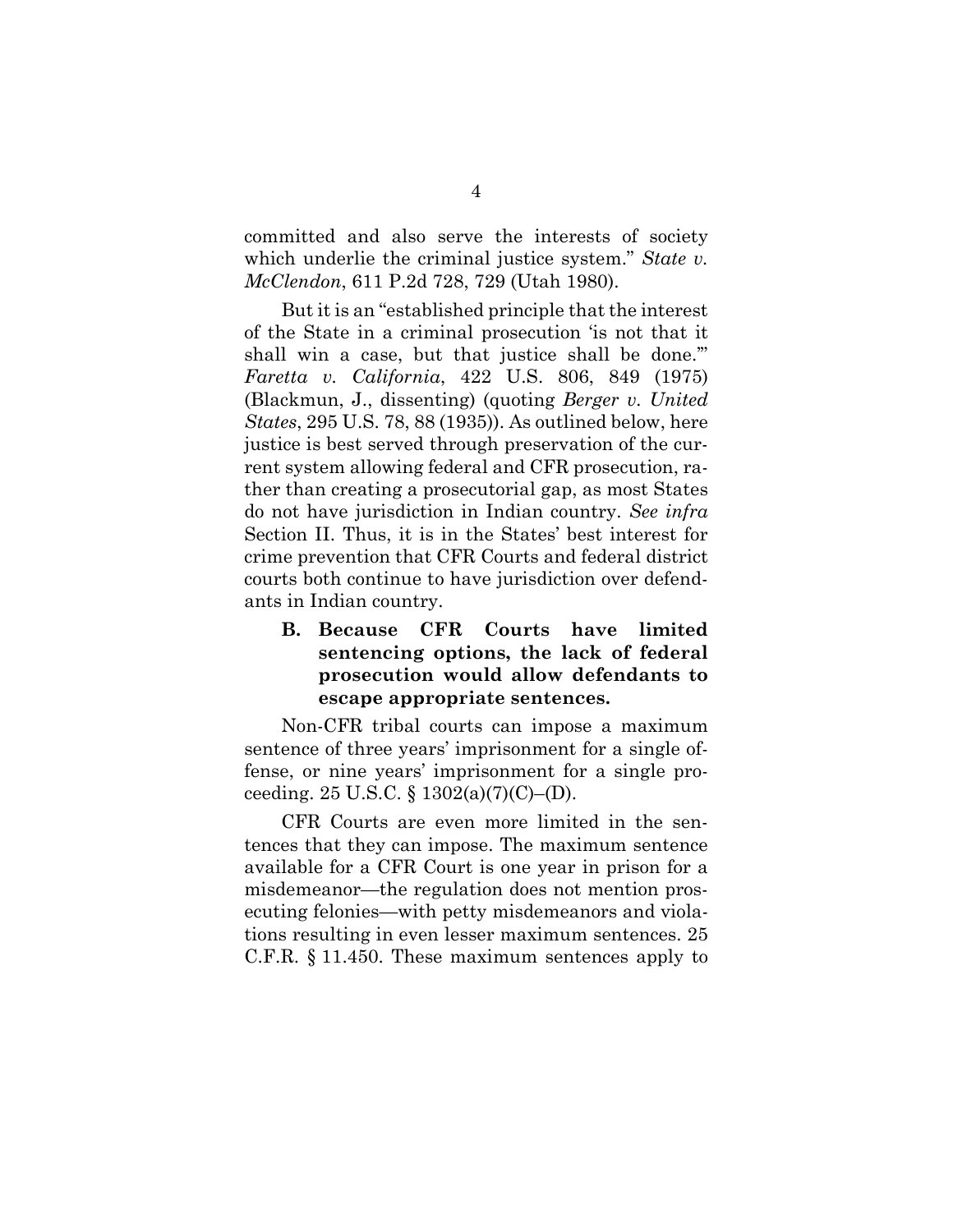any "person convicted of an offense under the regulations" applicable to CFR Courts, *id.*, which includes such crimes as sexual assault, terroristic threats, neglect of children, and domestic violence, *see id.* §§ 11.407, 11.402, 11.424, 11.454.

In contrast, federal district courts can impose sentences that are more appropriate for the conduct of defendants who commit serious crimes. When an individual commits any of the crimes delineated in 18 U.S.C. § 1153(a), including murder, assault, and child abuse, federal law applies. And federal law provides more appropriate sentences for those crimes. *See, e.g.*, 18 U.S.C. § 2241 (providing punishments for aggravated sexual abuse).

"Thus, when both a federal prosecution for a major crime and a tribal prosecution for a lesser included offense are possible, the defendant will often face the potential of a mild tribal punishment and a federal punishment of substantial severity." *United States v. Wheeler*, 435 U.S. 313, 330 (1978). If the Court accepts Petitioner's double jeopardy argument, then individuals who commit crimes on reservations with CFR Courts can face prosecution in only the CFR Court *or* the federal district court. So "the prospect of avoiding more severe federal punishment will surely motivate a member of a tribe charged with the commission of an offense to seek to stand trial first in" the CFR Court. *Id.* at 330–31. Such a rule would not only result in "important federal interests" being "frustrated," as the Court noted in *Wheeler*, *id.* at 331, but also the frustration of the States' "general concern with crime prevention." *Salerno*, 481 U.S. at 749. And such a rule would punish those tribes simply for not having the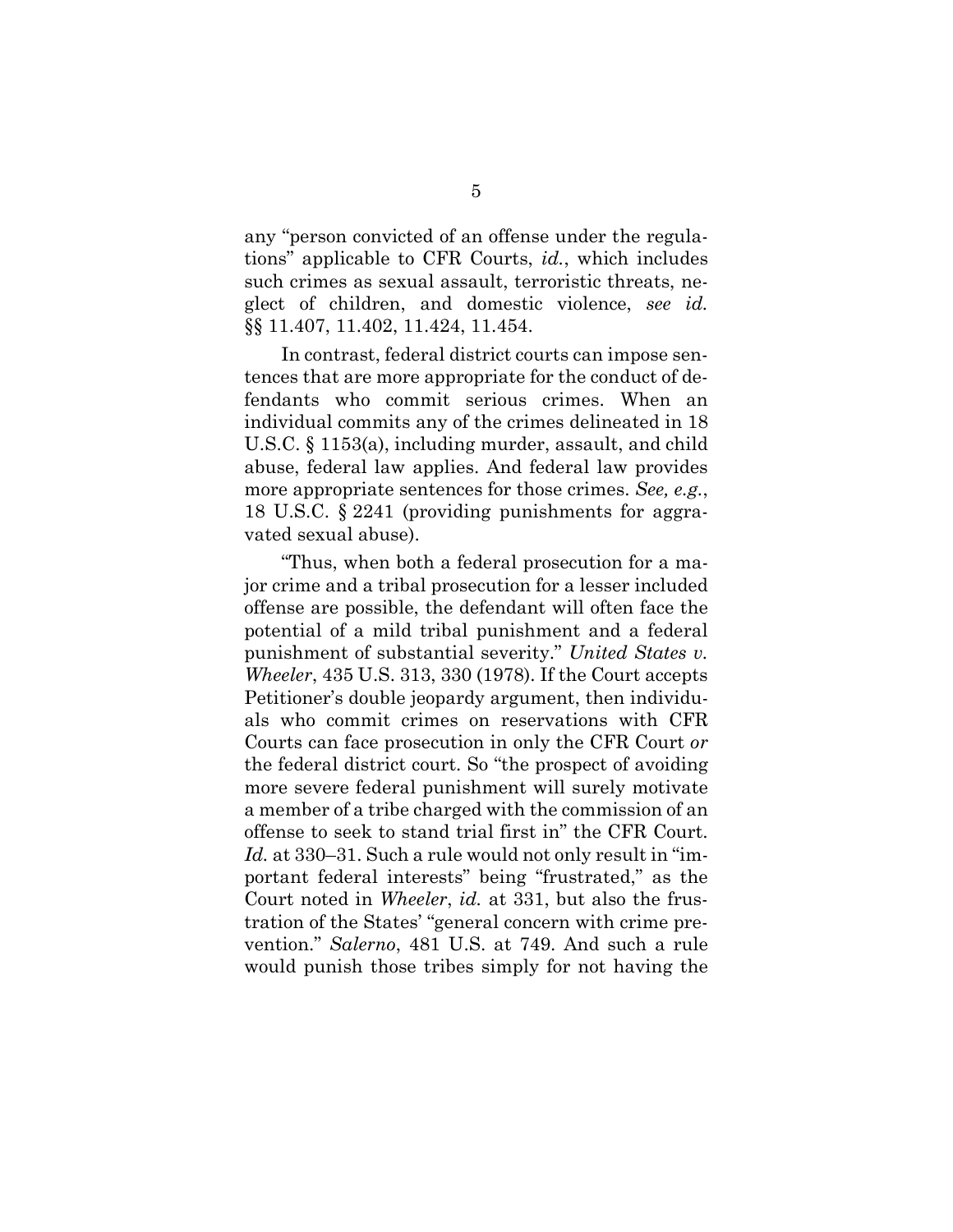resources or number of members sufficient to set up their own judicial systems by creating different double jeopardy rules for CFR and other tribal courts.

Additionally, when an individual commits a crime not mentioned in § 1153(a), that individual "shall be . . . punished in accordance with the laws of the State in which such offense was committed as are in force at the time of such offense." 18 U.S.C. § 1153(b). "In short, for nonfederal crimes committed on tribal land, federal law incorporates state criminal law." *United States v. Jones*, 921 F.3d 932, 934 (10th Cir. 2019).

Thus, the States' interests are vindicated not only by the ability of federal courts to impose appropriate punishment, but also by the ability of those same courts to impose punishments enacted by state legislatures. *See United States v. Martinez*, 1 F.4th 788, 790 (10th Cir. 2021), *cert. petition pending*, No. 21- 6319 ("In sentencing a defendant for an assimilated offense, a federal court may not impose a sentence that falls outside the range of minimum and maximum punishments authorized for the offense under state law.").

Petitioner's case shows the stark difference in sentencing options available in federal and CFR Court. Petitioner assaulted his victim, and a "nurse documented twenty-four injuries to [the victim's] body including bruises on her breasts, back, arms, and legs, as well as seven injuries to her genitals." Pet. App. at 3a. For assault and battery, the CFR Court imposed a sentence of "time served," which was less than six months in prison. *Id.* at 4a. But the federal district court "sentenced [Petitioner] to 360 months in prison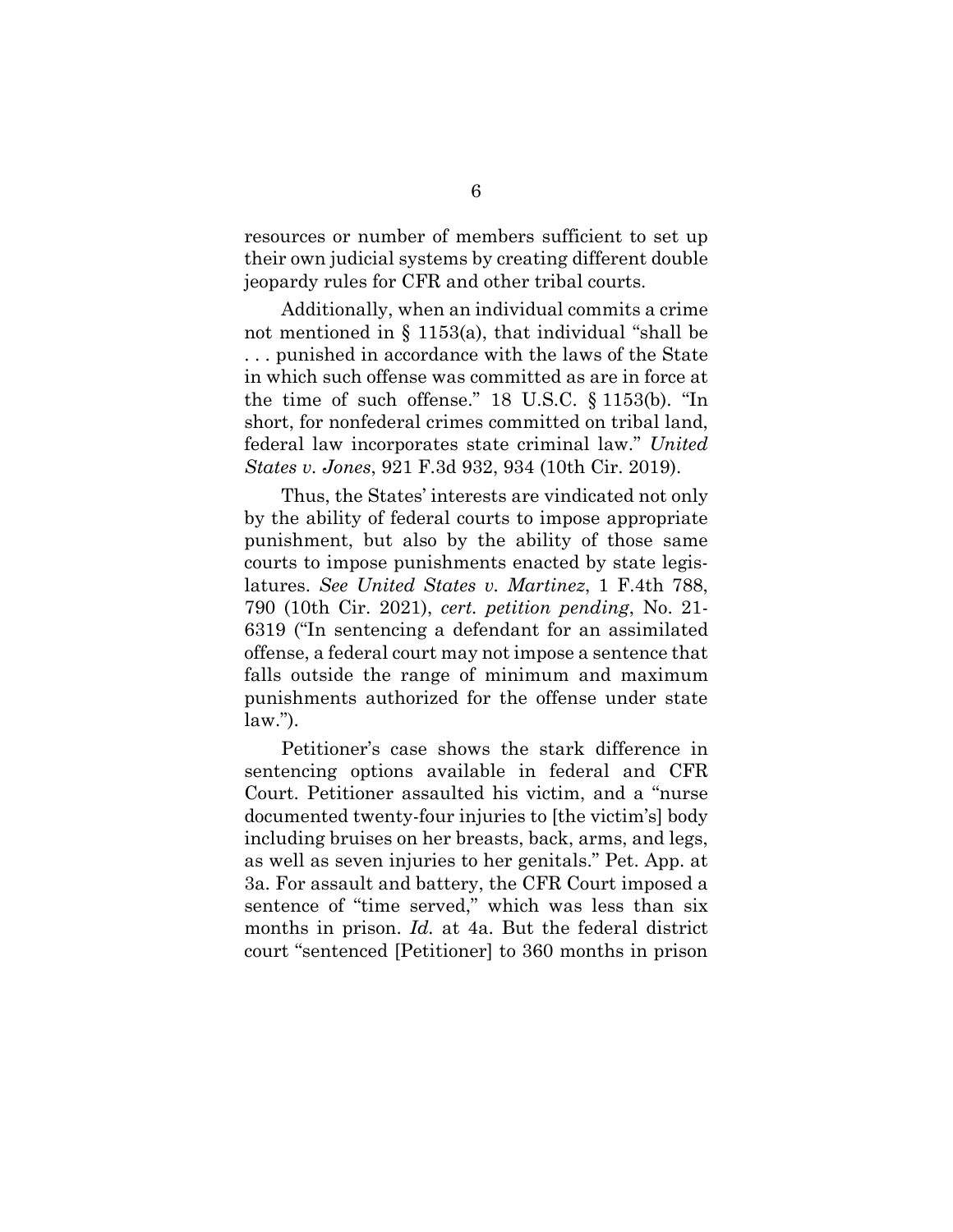and ten years of supervised release." *Id.* at 5a. The latter sentence better reflects sentences under Colorado state law. *See, e.g.*, *Garcia v. People*, 445 P.3d 1065, 1067 (Colo. 2019) (affirming a sentence of "ten years to life for attempted sexual assault[] and ten years to life for unlawful sexual contact"). Constitutionally barring federal prosecution undermines the States' interest in appropriate punishment for serious crimes.

### <span id="page-12-0"></span>**C. While federal courts can provide appropriate punishment, CFR Courts play an important role in specific deterrence.**

"Delay in the trial of accused persons greatly aids the guilty to escape because witnesses disappear, their memory becomes less accurate and time lessens the vigor of officials charged with the duty of prosecution." *Ponzi v. Fessenden*, 258 U.S. 254, 264 (1922). "Moreover, while awaiting trial, an accused who is at large may become a fugitive from justice or commit other criminal acts. And the greater the lapse of time between commission of an offense and the conviction of the offender, the less the deterrent value of his conviction." *Dickey v. Florida*, 398 U.S. 30, 42 (1970) (Brennan, J., concurring).

CFR Courts provide the necessary function of more quickly arresting, prosecuting, and deterring individuals who commit serious crimes while federal prosecutors build their cases for eventual trial in federal district court. For example, tribal authorities charged Petitioner in CFR Court only a few days after the assault. Pet. App. at 3a–4a. And "[s]ix months later, [Petitioner] was indicted by a federal grand jury." *Id.* at 4a. During those six months, the CFR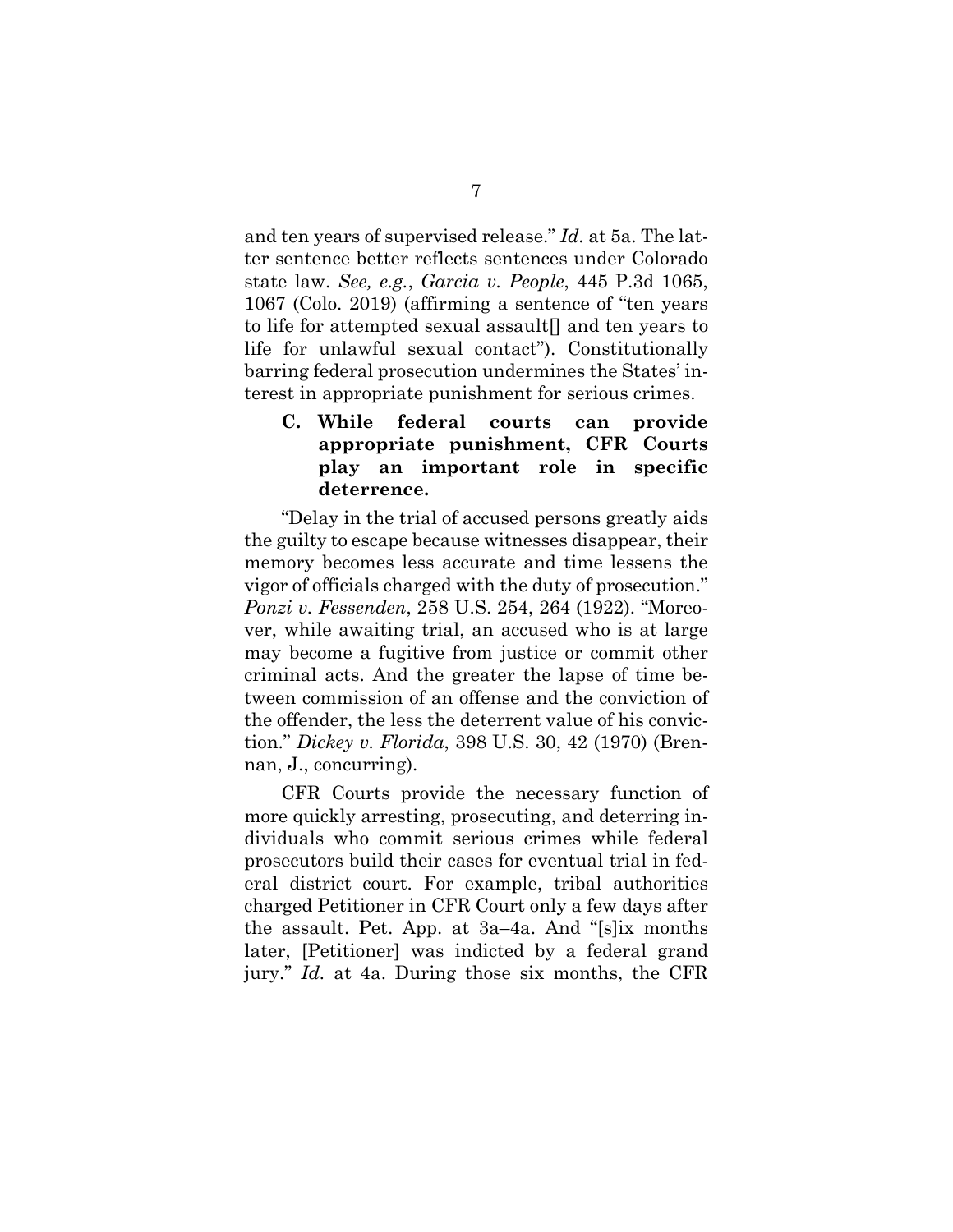Court provided the necessary specific deterrence, preventing Petitioner from "becom[ing] a fugitive from justice or commit[ting] other criminal acts." *Dickey*, 398 U.S. at 42 (Brennan, J., concurring).

Tribal authorities and CFR Courts are often physically closer to the offenses and effected parties, which allows them to more quickly try and convict defendants. Law enforcement for the Ute Mountain Ute Tribe and the CFR Court are both in Towaoc, Colorado, which is located on the Ute Mountain Ute Reservation. *See* Ute Mountain Ute Tribe, *Other Federal Governmental Services*, [https://www.utemountainute](https://www.utemountainutetribe.com/other%20fed%20gov%20services.html)[tribe.com/other%20fed%20gov%20services.html](https://www.utemountainutetribe.com/other%20fed%20gov%20services.html) (last visited Jan. 14, 2022). The nearest location for the U.S. Attorney's Office for the District of Colorado is over fifty miles away in Durango, while the main office is hundreds of miles away in Denver. *See* The United States Attorney's Office, *District of Colorado, Contact Us* (Dec. 1, 2021), [https://www.justice.gov/usao-co/con](https://www.justice.gov/usao-co/contact-us)[tact-us;](https://www.justice.gov/usao-co/contact-us) *see also* Ed Hermes*, Law & Order Tribal Edition: How the Tribal Law and Order Act Has Failed to Increase Tribal Court Sentencing Authority*, 45 Ariz. St. L. J. 675, 680 (2013) ("U.S. Attorneys and FBI investigators at times must travel hundreds of miles to get to a crime scene in Indian Country. This is not only a strain on investigators and prosecutors who have to spend many hours traveling to the crime scene; it also means that the first responder to reservation crimes is usually tribal police." (footnotes omitted)).

Other CFR Courts are also in Indian country, unlike the corresponding U.S. Attorneys' offices. *Compare, e.g.*, Indian Affairs, U.S. Dep't of the Interior,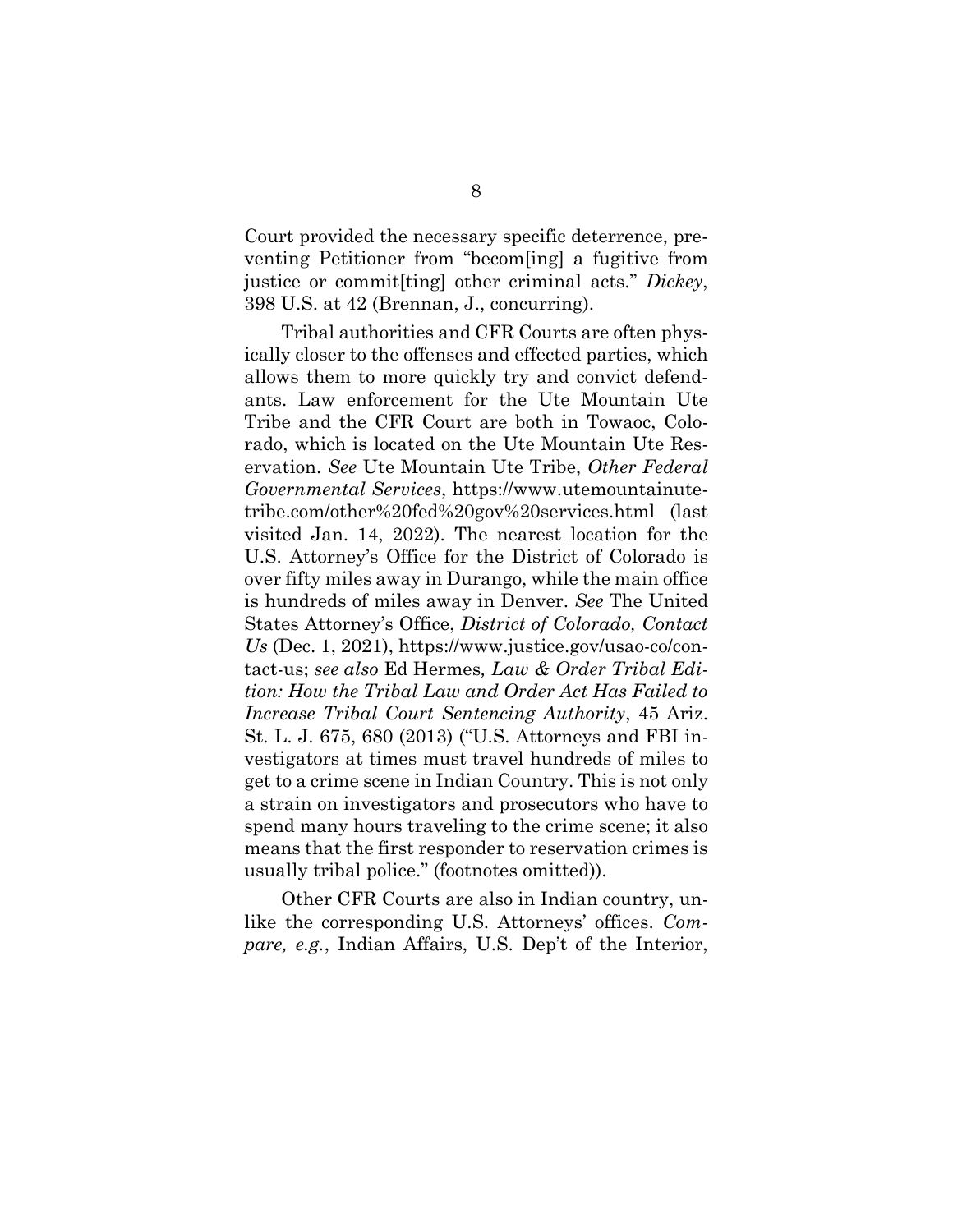*Western Region CFR Court*, [https://www.bia.gov/CFR-](https://www.bia.gov/CFRCourts/western-region-cfr-court)[Courts/western-region-cfr-court](https://www.bia.gov/CFRCourts/western-region-cfr-court) (last visited Jan. 14, 2022), *with* United States Attorney's Office, *District of Nevada, Contact Us* (Oct. 8, 2020), [https://www.jus](https://www.justice.gov/usao-nv/contact-us)[tice.gov/usao-nv/contact-us,](https://www.justice.gov/usao-nv/contact-us) *and* United States Attorney's Office, *District of Utah, Contact Us* (Dec. 23, 2021), [https://www.justice.gov/usao-ut/contact-us.](https://www.justice.gov/usao-ut/contact-us)

### <span id="page-14-0"></span>**D. The States' interest in appropriate punishment is especially acute in cases involving domestic and sexual violence in Indian country.**

"[C]ompared to all other groups in the United States, Native American women experience the highest rates of domestic violence." *United States v. Bryant*, 579 U.S. 140, 144 (2016) (citation and internal quotation marks omitted). "American Indian and Alaska Native women are 2.5 times more likely to be raped or sexually assaulted than women in the United States in general." *Id*. (citation and internal quotation marks omitted). A 2016 report from the Department of Justice determined that "[m]ore than 4 in 5 American Indian and Alaska Native women (84.3 percent) have experienced violence in their lifetime," including "56.1 percent who have experienced sexual violence." André B. Rosay, U.S. Dep't of Justice, *Violence Against American Indian and Alaska Native Women and Men* 2 (2016), [https://www.ojp.gov/pdffiles1/nij/249736.pdf.](https://www.ojp.gov/pdffiles1/nij/249736.pdf)

Indian women often face repeated violence from the same perpetrator. "As this Court has noted, domestic abusers exhibit high rates of recidivism, and their violence 'often escalates in severity over time.'" *Bryant*, 579 U.S. at 144 (quoting *United States v. Cas-*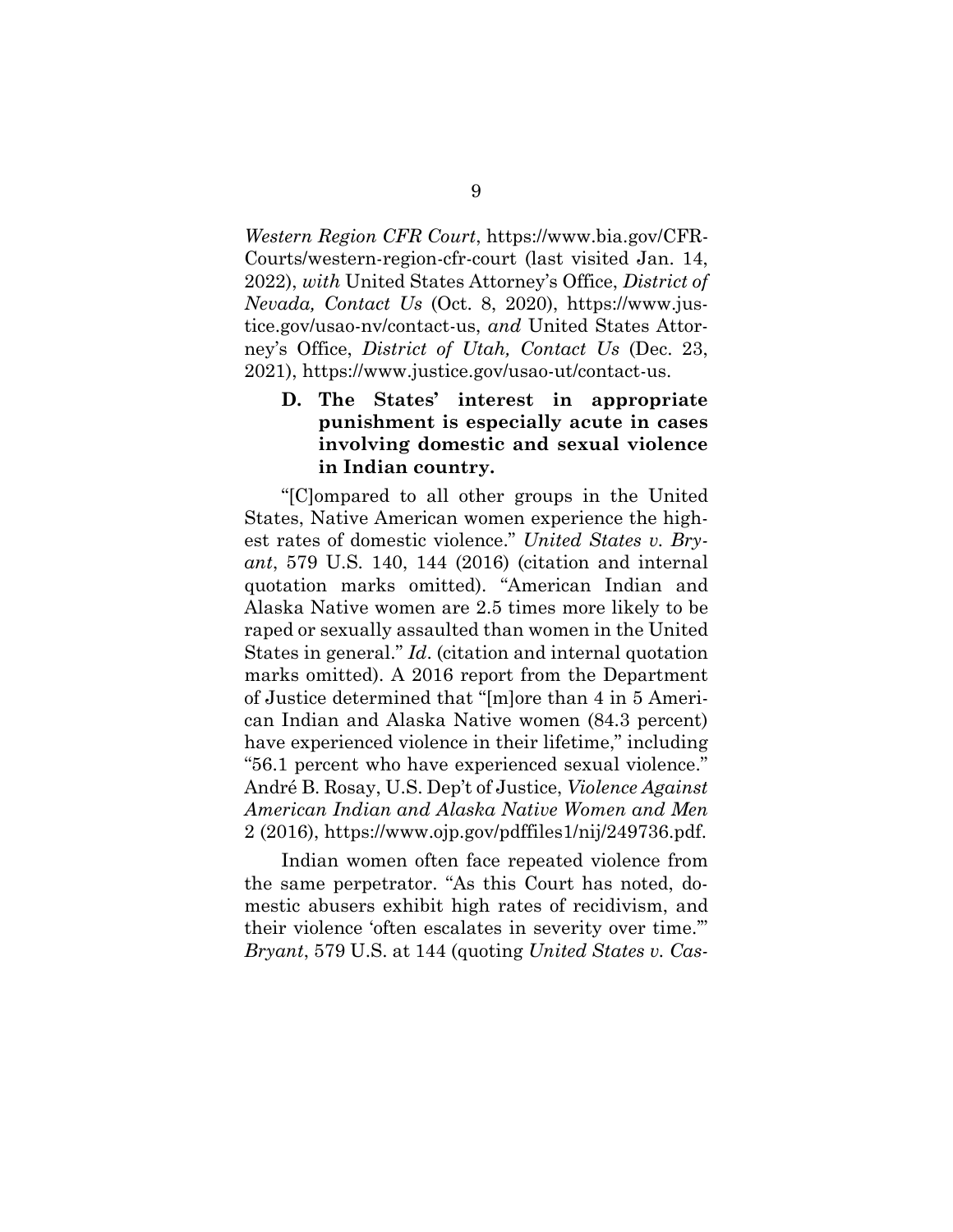*tleman*, 572 U.S. 157, 160 (2014)). "Incidents of repeating, escalating abuse more than occasionally culminate in a fatal attack." *Id.* at 145. And it is "the complete absence of accountability—a system where perpetrators know the probability of prosecution is incredibly low—actually encourages more crime by offenders . . . . Evidence suggests—in regards to domestic violence in particular—that absence of accountability for perpetrators only emboldens them." Angela R. Riley, *Crime and Governance in Indian Country*, 63 UCLA L. Rev. 1564, 1618 (2016) (footnotes omitted). If "[u]nprosecuted rapists are likely to repeat their crimes," then it logically follows that *under*prosecuted perpetrators of domestic and sexual violence will become repeat offenders. Ana Condes, *Man Camps and Bad Men: Litigating Violence Against American Indian Women*, 116 Nw. U. L. Rev. 515, 536 n.115 (2021). The States have an interest in preventing such offenders from inflicting violence in the future. *See Warren*, 612 P.2d at 1126 ("The public interest in safety and deterrence is properly a focal point of the sentencing decision in crimes of grave personal violence or abuse, particularly when committed by a repeat-offender.").

If this Court were to accept Petitioner's argument that he cannot be prosecuted in both the CFR Court and the federal district court, then perpetrators of sexual violence, like Petitioner himself, will not be held accountable. Either the CFR Court can provide immediate specific deterrence, but impose only a very short sentence, or the U.S. Attorney's Office can open an investigation that could take months or years to complete. In other words, "[w]ith jurisdictional authority a tribe is better positioned to prevent repeat offenses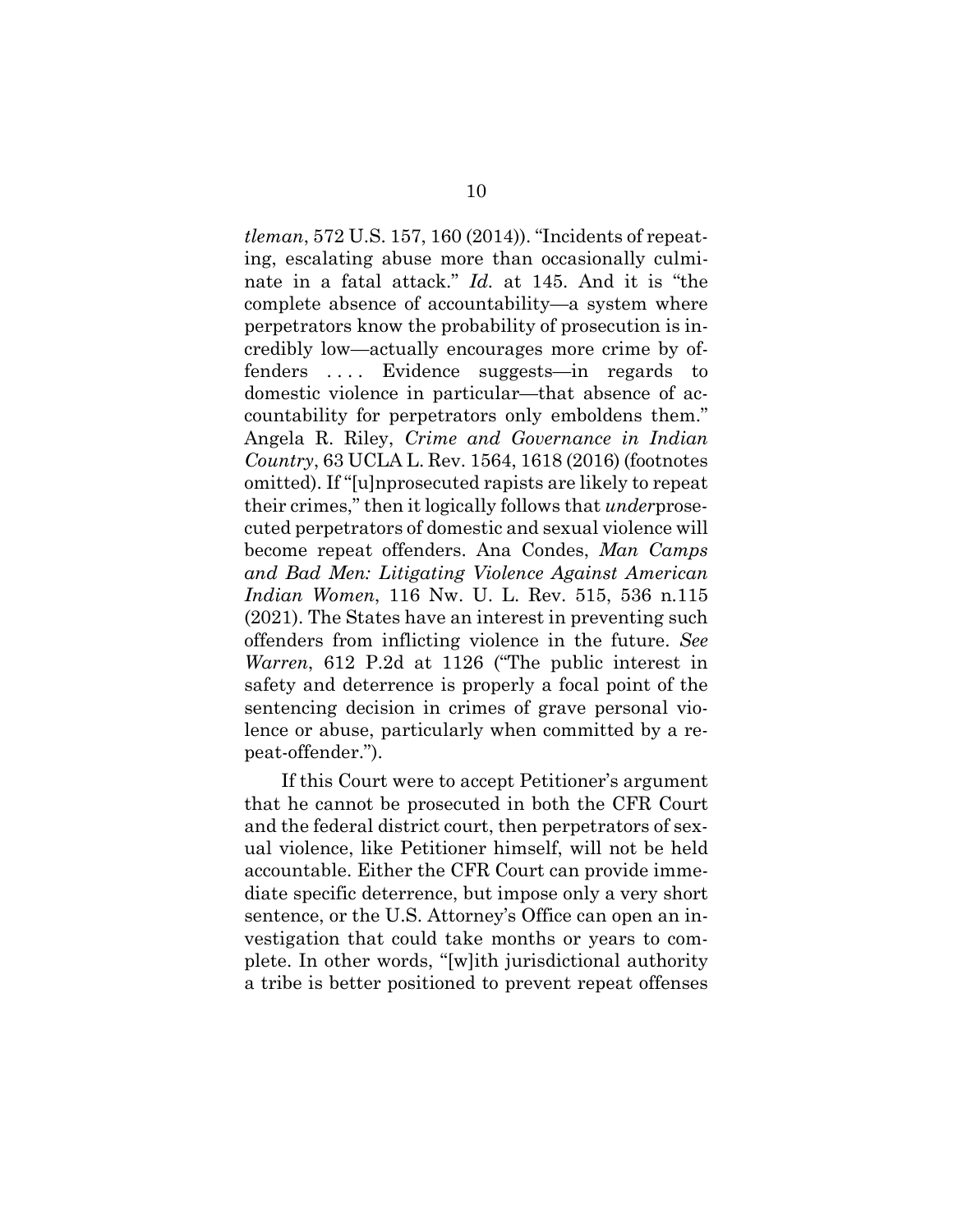and remove the perpetrator from the community," but the federal district court is better positioned to provide appropriate punishment. Hossein Dabiri, *Kiss the Ring, But Never Touch the Crown: How U.S. Policy Denies Indian Women Bodily Autonomy and the Save Native Women Act's Attempt to Reverse That Policy*, 36 Am. Indian L. Rev. 385, 406 (2012).

#### <span id="page-16-0"></span>**E. Crimes committed in Indian country affect surrounding communities.**

In cases involving state regulation of activities in Indian country, this Court has noted that activity on reservations impacts surrounding communities. *See Rice v. Rehner*, 463 U.S. 713, 724 (1983) ("Liquor sold by Rehner to other Pala tribal members or to nonmembers can easily find its way out of the reservation and into the hands of those whom, for whatever reason, the State does not wish to possess alcoholic beverages, or to possess them through a distribution network over which the State has no control."). In fact, a "State's regulatory interest will be particularly substantial if the State can point to off-reservation effects that necessitate State intervention." *New Mexico v. Mescalero Apache Tribe*, 462 U.S. 324, 336 (1983).

The same is true of crimes committed in Indian country. Criminal conduct on a reservation not only affects residents of that reservation, but also individuals outside Indian country. *See United States v. Kagama*, 118 U.S. 375, 384 (1886). As one commentator has noted, "public safety lapses in Indian country do not exclusively affect Indian country; they also impact surrounding areas and anyone passing through Indian country." Sonny Lee Hodgin, *Elder Wisdom: Adopting Canadian and Australian Approaches to*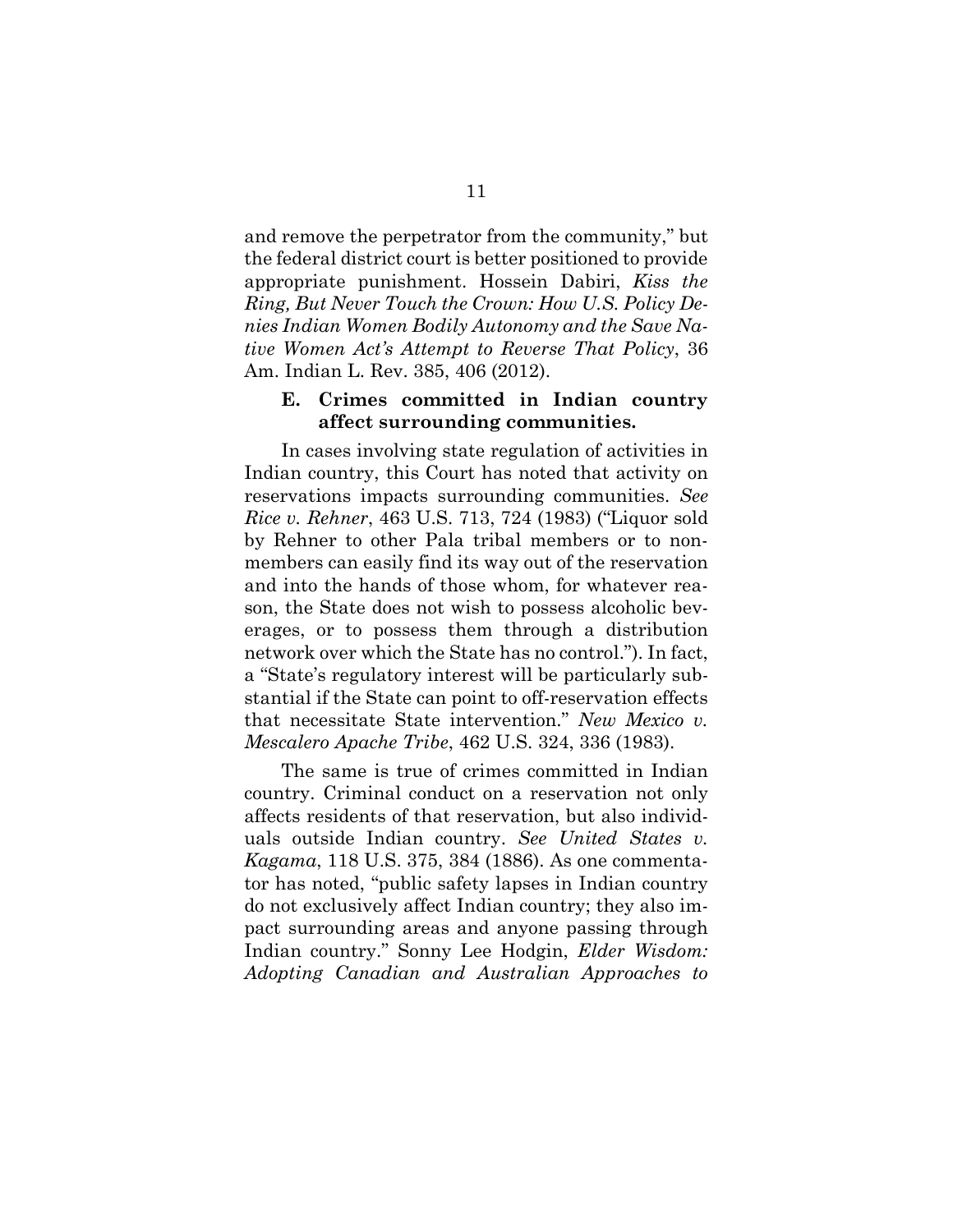#### *Prosecuting Indigenous Offenders*, 46 Valparaiso U. L. Rev. 939, 979–80 (2012).

Nor does crime magically stop where Indian country ends, especially as disputes arise as to which land is in a reservation. *See, e.g.*, *Hagen v. Utah*, 510 U.S. 399 (1994) (determining whether Congress diminished a reservation to decide whether Utah had criminal jurisdiction over a defendant). States maintain an interest in preventing and deterring crimes on reservations, just as States maintain that same interest for crimes committed off reservations. But accepting Petitioner's proposed double jeopardy rule would weaken the deterrence of on-reservation crime by allowing only the federal or CFR Courts to convict individuals. That lack of deterrence would inevitably affect surrounding communities because future, undeterred criminals could commit their crimes both on- and offreservation.

### <span id="page-17-0"></span>**II. States lack the authority to prosecute most crimes committed in Indian country and generally fail to do so even when authorized.**

At present, most States cannot step in to fill the vacuum left by Petitioner's proposed rule. Few States have the legal authority to prosecute crimes in Indian country, and therefore could not serve the same purpose as the federal government does now. And those that do often fail to use that authority to serve as effective law enforcement. Petitioner's preferred result exploits the States' inability and unwillingness to prosecute crimes in Indian country and would create a prosecution gap that could be remedied only by federal legislation.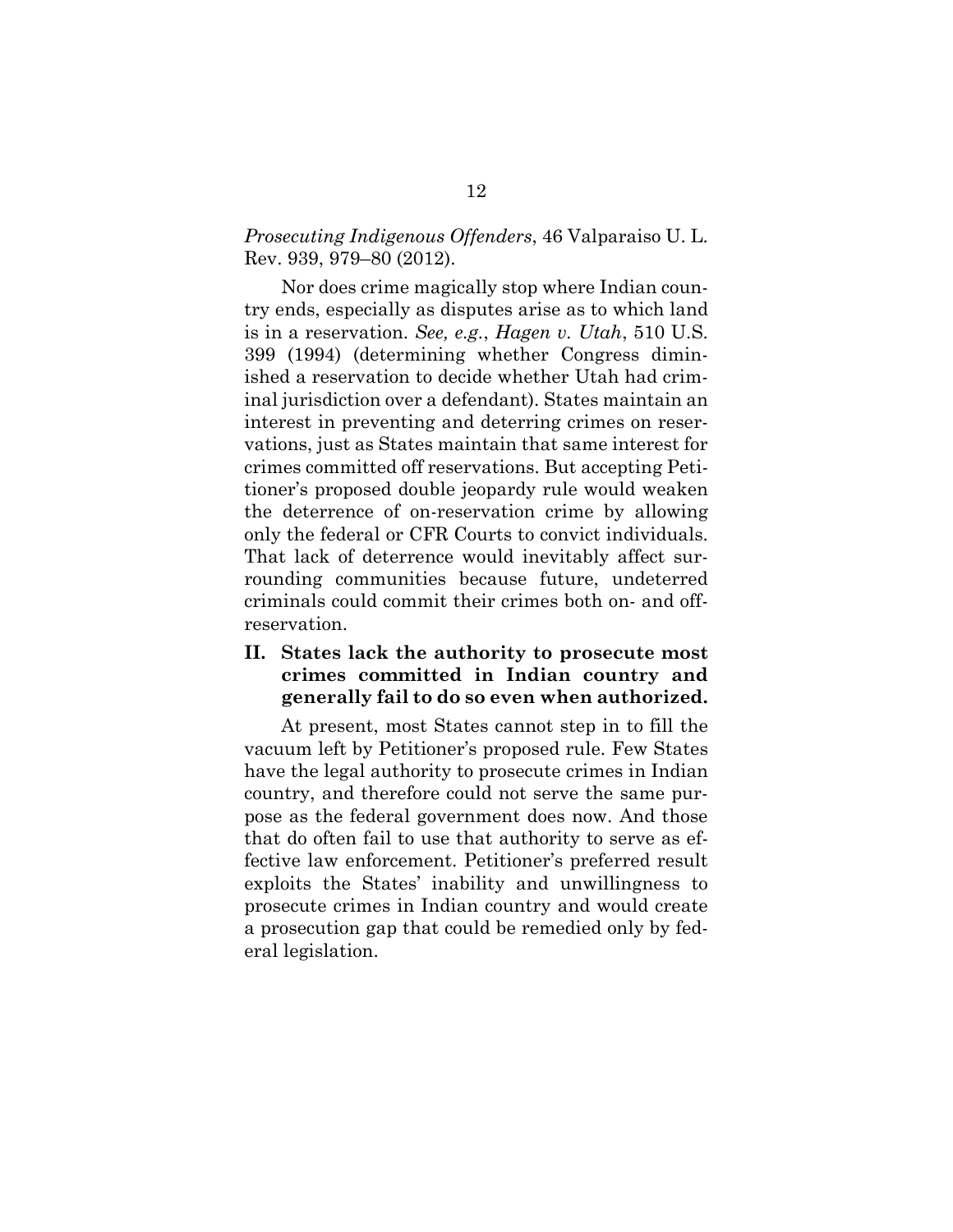The federal government has largely reserved prosecutorial power in Indian country for itself and tribal governments. Indian country criminal jurisdiction can best be summarized as a complex patchwork of overlapping jurisdiction.[1](#page-18-0) But ultimately, most

<span id="page-18-0"></span>

| 1                                                                                  |                                                                                                   |                                                                                                                                                           |
|------------------------------------------------------------------------------------|---------------------------------------------------------------------------------------------------|-----------------------------------------------------------------------------------------------------------------------------------------------------------|
| <b>RACE OF</b><br>OFFENDER/VIC-<br><b>TIM</b>                                      | <b>CRIMINAL</b><br><b>JURISDICTION</b>                                                            | LEGAL<br><b>AUTHORITY</b>                                                                                                                                 |
| Crimes committed by<br>Native American with<br>a Native American<br>victim         | If Major Crime:<br>Federal and Tribal<br>(concurrent juris-<br>diction)                           | Concurrent Jurisdic-<br>tion: Indian Major<br>Crimes Act, 18<br>U.S.C. § 1153 (2000)                                                                      |
|                                                                                    | If Non-Major<br>Crime: Tribal (ex-<br>clusive jurisdiction)                                       | Exclusive Jurisdic-<br>tion: Inherent tribal<br>Sovereignty                                                                                               |
| Crimes committed by<br>Native American with<br>non-Native American<br>victim       | If Major Crime:<br>Federal and Tribal<br>(concurrent juris-<br>diction)                           | Concurrent Jurisdic-<br>tion: Indian Major<br>Crimes Act, 18<br>U.S.C. § 1153                                                                             |
|                                                                                    | If Non-Major<br>Crime: Federal and<br>Tribal (concurrent<br>jurisdiction)                         | Concurrent Jurisdic-<br>tion: Indian General<br>Crimes Act, 18<br>U.S.C. § 1152 (2000)<br>(federal); Inherent<br>Tribal Sovereign Au-<br>thority (tribal) |
| Crimes committed by<br>non-Native American<br>with a Native Ameri-<br>can victim   | Federal (exclusive<br>jurisdiction [with<br>exceptions for the<br>Violence Against<br>Women Act]) | Indian General<br>Crimes Act (incorpo-<br>rates nonfederal<br>state offenses via the<br><b>Assimilative Crimes</b><br>Act, 18 U.S.C. § 13<br>(2000)       |
| Crimes committed by<br>non-Native American<br>with a non-Native<br>American victim | State (exclusive ju-<br>risdiction)                                                               | United States v.<br><i>McBratney</i> , 104 U.S.<br>621 ([1881])                                                                                           |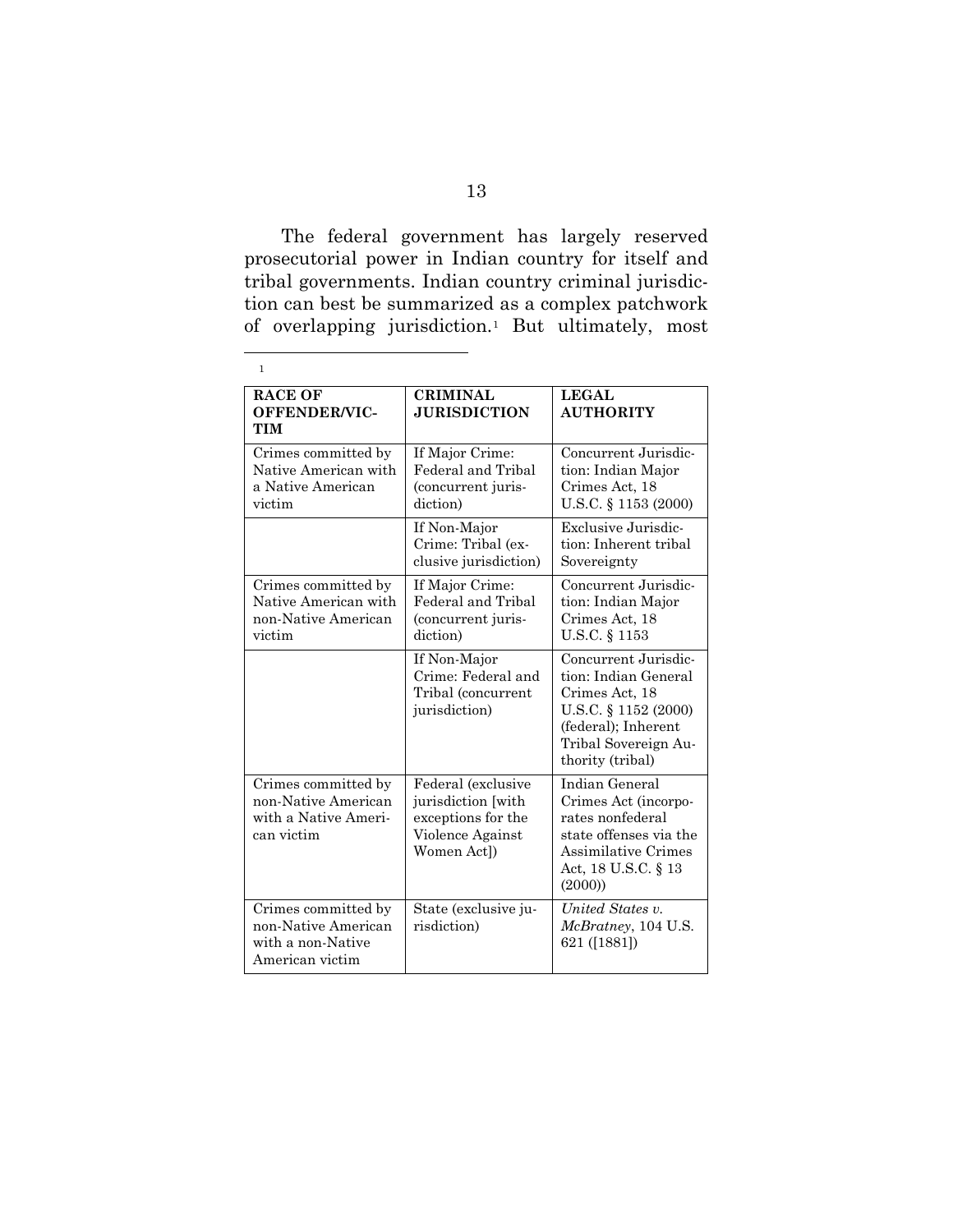States only have jurisdiction over crimes in which both the offender and the victim are non-Indians. *United States v. McBratney*, 104 U.S. 621 (1881).

Thus, when a crime involves an Indian citizen, either as the offender or as the victim, tribes and the United States share either exclusive or concurrent jurisdiction depending on the severity of the crime and whether the offender, victim, or both were Indian citizens. Indian Major Crimes Act, 18 U.S.C. § 1153 (giving the United States concurrent jurisdiction with tribal governments over some crimes committed by Indians including "murder, manslaughter, kidnapping, maiming, … incest … felony child abuse or neglect, arson, burglary, [and] robbery"); Indian General Crimes Act, 18 U.S.C. § 1152 (extending federal criminal statutes to Indian country, thus granting the United States concurrent jurisdiction over non-major crimes committed by Indians with a non-Indian victim and exclusive jurisdiction over all crimes committed by non-Indians against Indians in Indian country); *see also Wheeler*, 435 U.S. at 324 (stating that tribes retain jurisdiction over their own members unless Congress legislates otherwise). Though notably, States continue to lack jurisdiction.

Tribal governments are also limited as to who they can prosecute. An Indian tribe lacks criminal jurisdiction over non-Indians and can only prosecute an offender who is an Indian citizen. *Oliphant v. Suquamish Indian Tribe*, 435 U.S. 191, 211–12 (1978).

Tyler Kennedy, *Expanding Jurisdiction: Increasing Tribal Ability to Prosecute Criminal Behavior on Native American Land*, 15 Seattle J. for Soc. Just. 465, 479 (2016).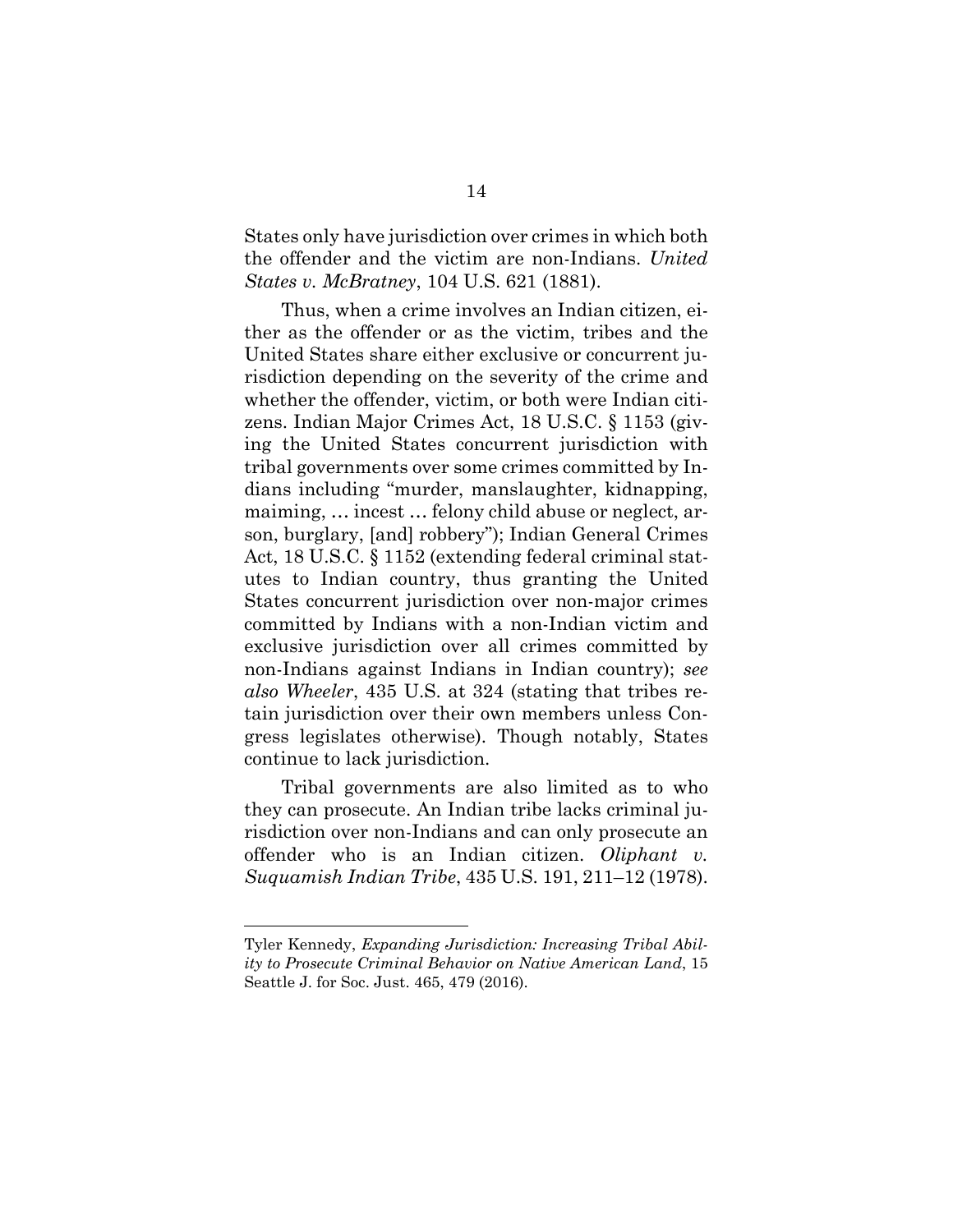Thus, if a non-Indian offender commits a crime in Indian country, prosecution will be left to the federal government if the victim is Indian or to the States if the victim is non-Indian. *See McBratney*, 104 U.S. 621.

But in 1953, Congress enacted Public Law 83-280, 67 Stat. 588 ("P.L. 280"). P.L. 280 granted a select few States the legal authority to prosecute crimes with an Indian offender or victim occurring in Indian country:

Each of the States . . . shall have jurisdiction over offenses committed by or against Indians in the areas of Indian country . . . to the same extent that such a State has jurisdiction over offenses committed elsewhere within the State, and the criminal laws of such a State shall have the same force and effect within such Indian country as they have elsewhere within the State.

18 U.S.C. § 1162(a). In P.L. 280 States, the State government assumes all prosecutorial authority in Indian country that the federal government has in non-P.L. 280 States. P.L. 280 States can therefore prosecute major crimes where both the offender and victim were Indian, and all crimes where either the victim or offender was Indian.

Although P.L. 280 greatly expands the authority of states to prosecute crimes on reservations, it applies as summarized above to only six States in total: Alaska, California, Minnesota, Nebraska, Oregon, and Wisconsin.[2](#page-20-0) *Id.*; *see also* 28 U.S.C. §1360 (granting the

<span id="page-20-0"></span><sup>2</sup> Congress initially limited its application to these six States due to a perceived lawlessness on reservations within these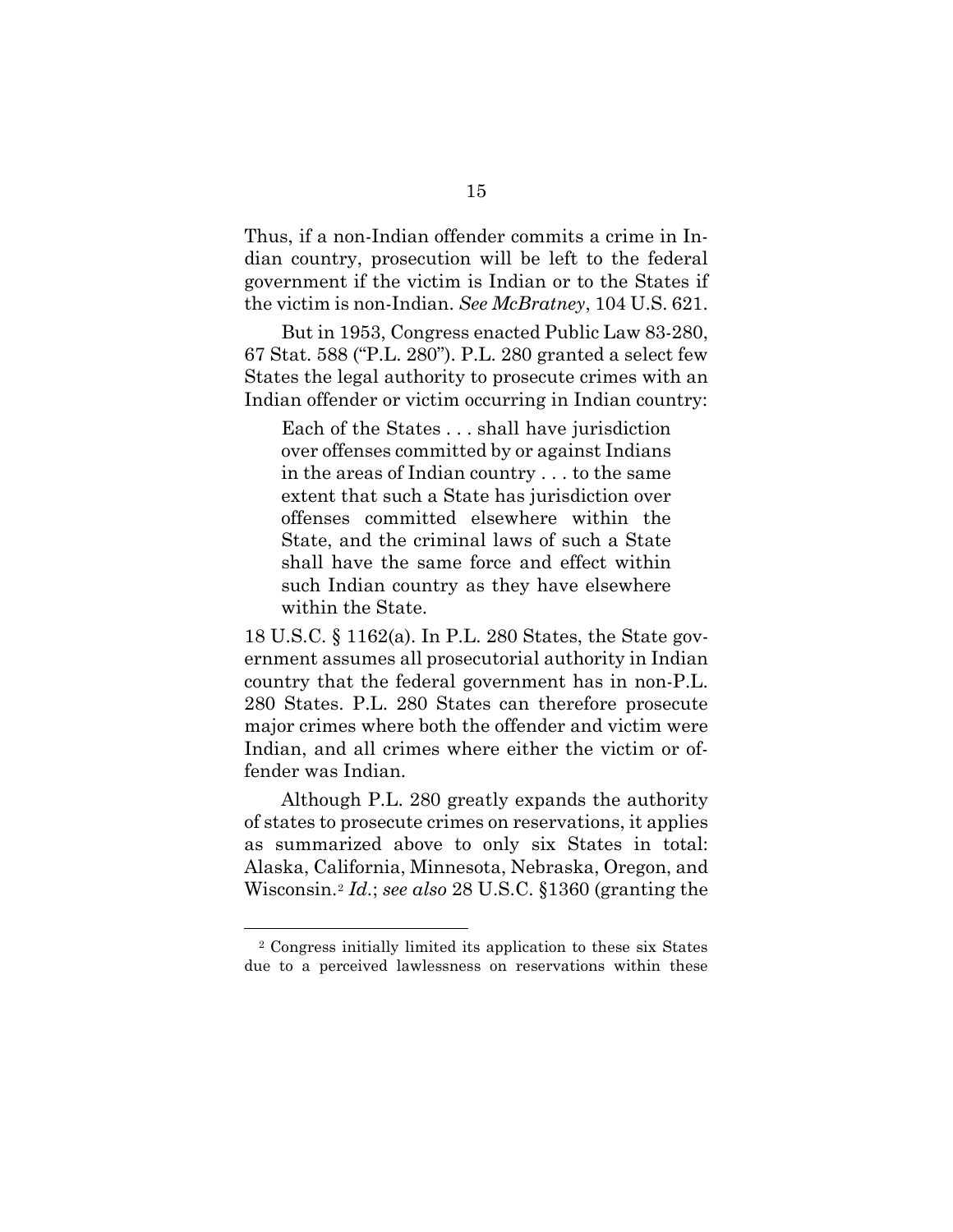same States jurisdiction over civil causes of action). It applies to hardly any States in which CFR courts operate, including Colorado and Oklahoma, where two of five regional courts sit. A non-P.L. 280 State lacks the authority to prosecute crimes involving an Indian citizen and is restricted to only prosecuting crimes in Indian country in which the offender and the victim are both non-Indians.

States and the "absence of adequate tribal institutions for law enforcement." *Bryan v. Itasca Cnty., Minn.*, 426 U.S. 373, 379 (1976); *see also id.* at 380 ("As a practical matter, the enforcement of law and order among the Indians in the Indian country has been left largely to the Indian groups themselves. In many States, tribes are not adequately organized to perform that function; consequently, there has been created a hiatus in law-enforcement authority that could best be remedied by conferring criminal jurisdiction on States indicating an ability and willingness to accept such responsibility." (quoting H. R. Rep. No. 848, 83rd Cong., 1st Sess., 5–6 (1953), U.S. Code Cong. & Admin. News 1953, pp. 2409, 2411–12)

Between 1953 and 1968, nine States (Arizona, Florida, Idaho, Iowa, Montana, Nevada, North Dakota, Utah, and Washington), now known as "optional P.L. 280 States," expanded criminal jurisdiction into Indian country. U.S. Dep't of Justice Dist. of Minn, *Frequently Asked Questions about Public Law 83-280*, https://www.justice.gov/usao-mn/Public-Law%2083-280 (last visited Jan. 15, 2021). However, not all States accepted total jurisdiction over Indian country. Carole Goldberg & Heather Valdez Singleton, *Research Priorities: Law Enforcement in Public Law 280 States* 2, n. 4 (July 2005), https://www.ojp.gov/ pdffiles1/nij/grants/209926.pdf. North Dakota made its acceptance of jurisdiction contingent on tribal consent, which never came, so never exercised jurisdiction in Indian country. *Id*. Arizona limited its acceptance of jurisdiction to air and water pollution. *Id*. In 1968, P.L. 280 was amended to require tribal consent to state jurisdiction. No tribe has given its consent. *Id*. at 2.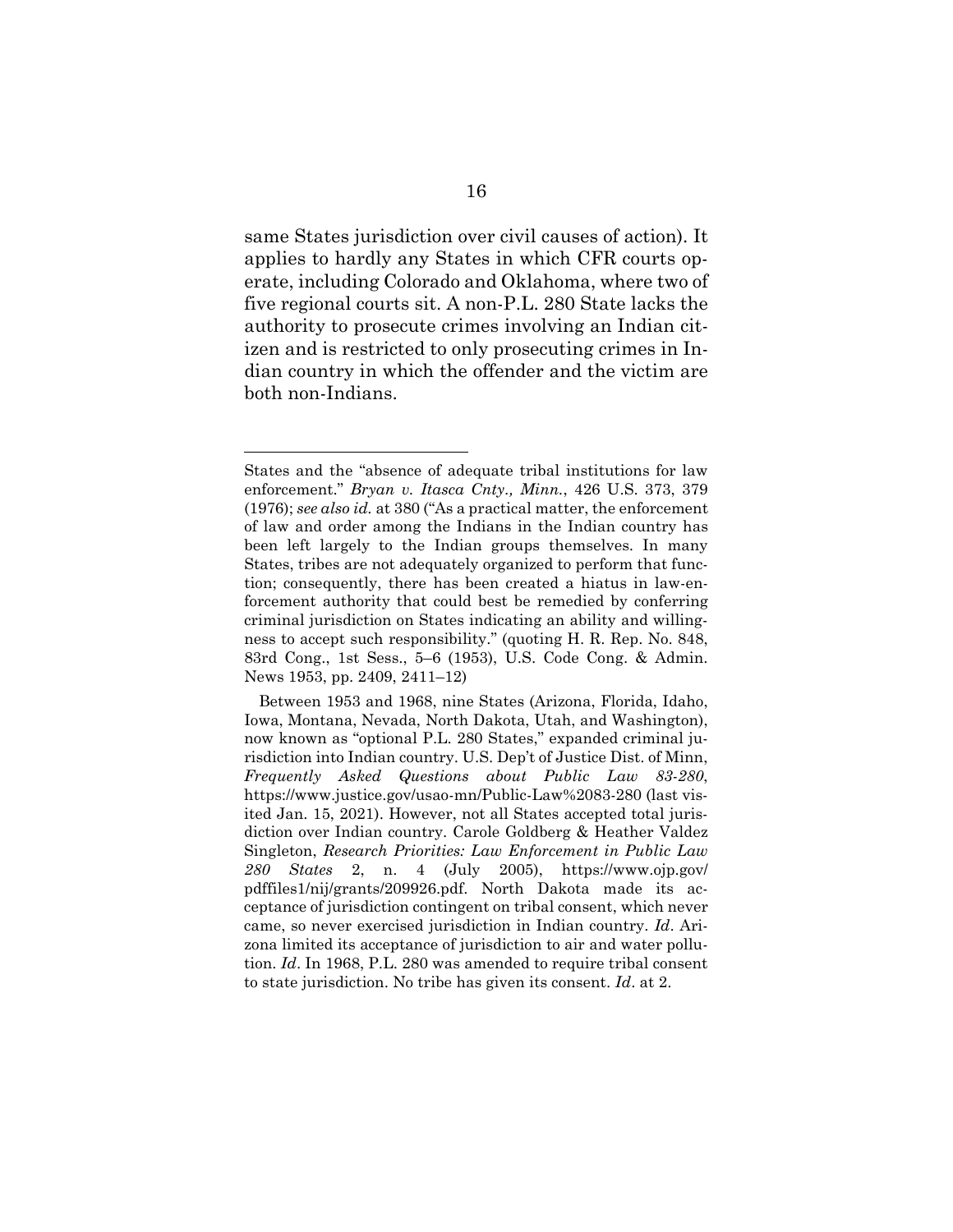But in P.L. 280 States, the States have in large part been unable to provide effective law enforcement in Indian country. Even Congress has acknowledged that the law has failed: "Public Law 280 . . . [has] resulted in a breakdown in the administration of justice to such a degree that Indians are being denied due process and equal protection of the law." Vanessa J. Jiménez & Soo C. Song, *Concurrent Tribal and State Jurisdiction Under Public Law 280*, 47 Am. U. L. Rev. 1627, 1636–37 (1998) (quoting Senate Comm. on Interior and Insular Affairs, 94th Cong., Background Report on Pub. L. 280, 29–30 (Comm. Print. 1975) ("Public Law 280 Report")). Thus, even when States have the authority to prosecute cases in Indian country, they have often been unwilling to dedicate their scarce resources to effective law enforcement within Indian country. *See id.* at 1636–37 (1998) ("Public Law 280 actually serves to increase lawlessness in Indian country."); *see generally* Carole Goldberg-Ambrose, Planting Tail Feathers: Tribal Survival and Public Law 280 (1997) (detailing federal and state fiscal neglect of tribal justice systems in California, resulting in the underdevelopment of these systems and the increased risks to public safety and community welfare).

While Congress hoped States would fill a law enforcement gap, the States largely failed to do so, leaving a law enforcement vacuum and denying some Indians the peace and security that accompanies crime prevention and deterrence. *See* Public Law 280 Report.

Thus, "States are [either] unable or unwilling to fill the prosecution gap." *Bryant*, 579 U.S. at 146. Most States cannot prosecute any crime involving an Indian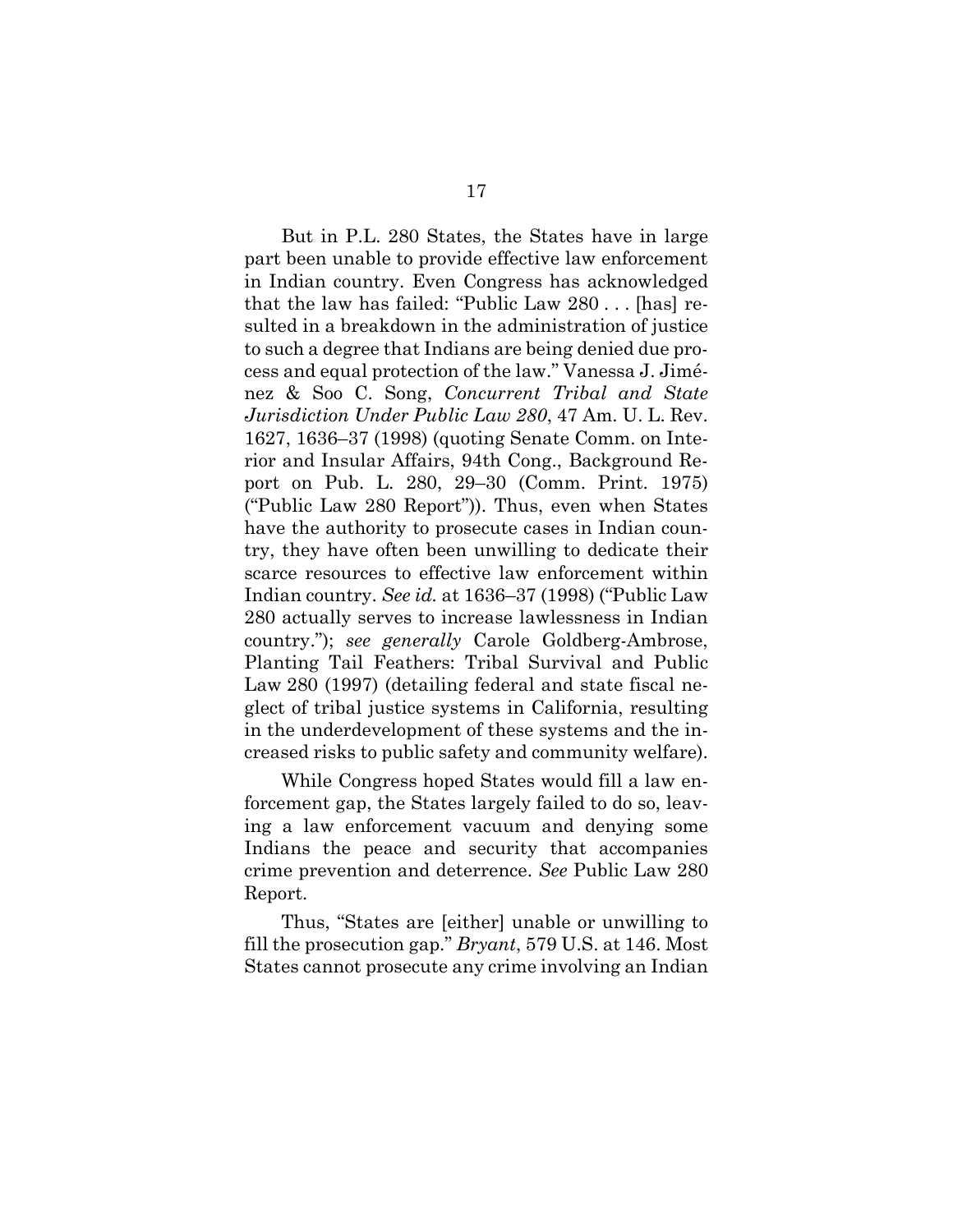citizen in Indian country. And, "[e]ven when capable of exercising jurisdiction, . . . States have not devoted their limited criminal justice resources to crimes committed in Indian country." *Id.* (citations omitted).

Congress has so limited States' authority to prosecute crimes in Indian country that any change to the current double jeopardy rule would create a prosecution gap that could be bridged only by federal legislation. The problem is heightened by the limitations Congress has placed on tribal and CFR courts' sentencing authority. Although Congress has increased the length of sentences for habitual sexual offenders in Indian country, CFR and tribal courts remain severely limited in the sentences they may give. *See supra* Section I.B. To ensure that a "sentence in a criminal case [is] appropriate for the defendant in light of his background and the crime committed and also serve[s] the interests of society which underlie the criminal justice system," *McClendon*, 611 P.2d at 729, it is sometimes necessary that an individual is prosecuted in both the CFR Court and another court. But because States are so limited in their statutory ability or willingness to prosecute in Indian country, embracing Petitioner's claim would require drastic changes to Indian country jurisdiction to ensure effective and appropriate prosecution.

#### **CONCLUSION**

<span id="page-23-0"></span>This Court should affirm the decision below.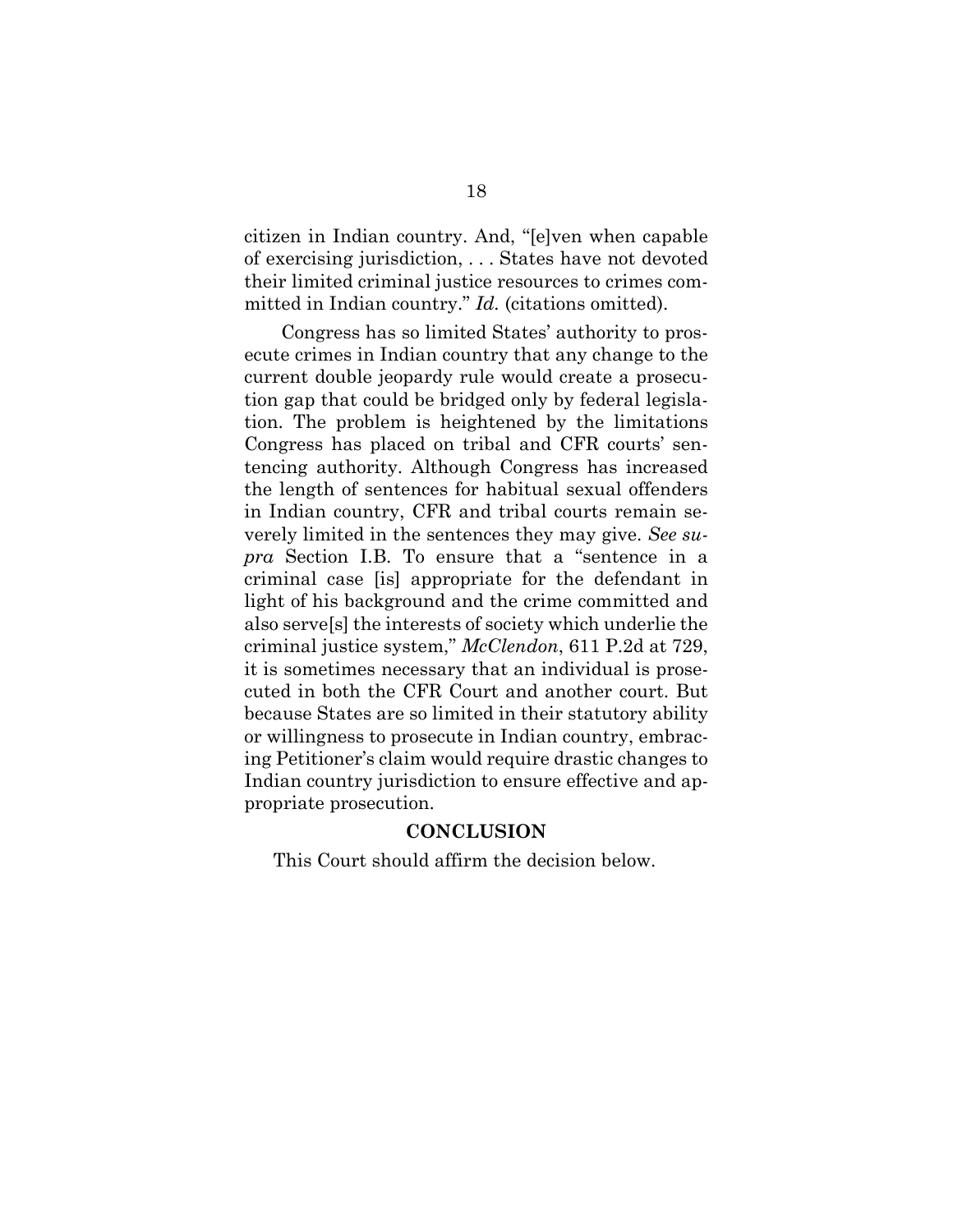Respectfully submitted,

PHILIP J. WEISER Attorney General

ERIC R. OLSON Solicitor General *Counsel of Record* DANIEL STEUER Senior Assistant Attorney General

DANIEL MAGALOTTI OLIVIA PROBETTS Assistant Attorney General Fellows

Office of the Colorado Attorney General 1300 Broadway 10th Floor Denver, Colorado 80203 Eric.Olson@coag.gov (720) 508-6000

#### *Attorneys for Amici Curiae*

January 18, 2022

#### 19